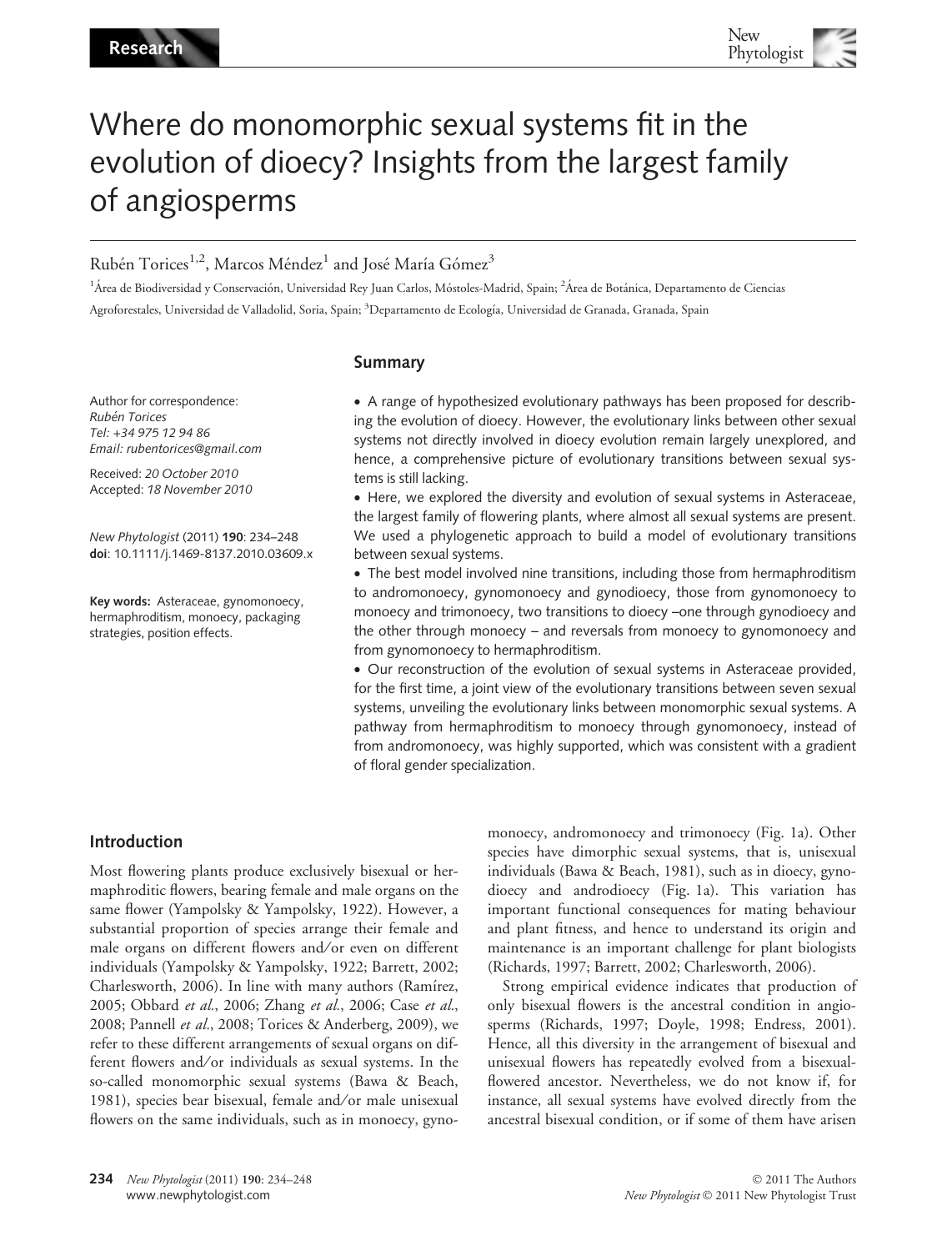



**(b)** Expectations of the sexual selection hypothesis



Fig. 1 Evolutionary pathways to dioecy. (a) Evolutionary pathways to dioecy in flowering plants and a pictorial description of plant sexual systems. (b) Evolutionary transitions between sexual systems expected according to the sexual selection hypothesis for the evolution of dioecy. Flowers and their gender are depicted as light grey circles. Four main pathways have been proposed to explain the evolution of dioecy: (1) via monoecy; (2) directly from hermaphroditism (including both heterodichogamous or duodichogamous hermaphrodites, and dimorphic heterostylous hermaphrodites); (3) via gynodioecy, and (4) via androdioecy. Gynomonoecy, andromonoecy and trimonoecy have not been explicitly included in any pathway to dioecy. Androdioecy, male and bisexual flowers on different plants; andromonoecy, male and bisexual flowers on the same plant; dioecy, male and female flowers on different plants; gynodioecy, female and bisexual flowers on different plants; gynomonoecy, female and bisexual flowers on the same plant; hermaphroditism, plants with hermaphroditic, or bisexual, flowers; monoecy, unisexual male and female flowers on the same plant; trimonoecy, female, male and bisexual flowers on the same plant.

from other nonhermaphroditic sexual systems. The clarification of these evolutionary transitions between sexual systems can provide an insight into the ecological drivers of floral and individual sexual specialization, as well as information for more in-depth studies of the ecological basis of selection (Barrett, 2008).

Many researchers have directed their investigations towards disentangling what evolutionary transitions have given rise to dioecy (Darwin, 1877; Bawa, 1980; Lloyd, 1982; Weiblen et al., 2000; Renner & Won, 2001; Gleiser & Verdú, 2005; Case et al., 2008). Thus, a variety of hypothesized evolutionary pathways have been proposed for the evolution of dioecy from hermaphroditism (Ross, 1980, 1982; reviewed in Webb, 1999) (Fig. 1a). Not all these pathways have received the same theoretical attention or empirical support. Most research has focused on pathways involving gynodioecy (Charlesworth & Charlesworth, 1978a; Bailey et al., 2003; Jacobs & Wade, 2003) or monoecy (Charlesworth & Charlesworth, 1978b; Bawa, 1980; Lloyd, 1980).

By contrast, the relationships between other sexual systems not directly involved in dioecy evolution remain largely unexplored; for example, from which sexual systems have originated, and whether other sexual systems have evolved from them. Thus, monoecy has traditionally been considered as originating from andromonoecy or gynomonoecy (Charlesworth & Charlesworth, 1978b; Willson, 1979; Bawa & Beach, 1981; Bertin, 1982). Although several factors could fuel the evolution of nonhermaphroditic sexual systems (e.g. herbivory: Ashman, 2002; Bertin et al., 2010), most attention has focused on the sexual selection hypothesis of dioecy evolution (Charlesworth & Charlesworth, 1978b; Willson, 1979; Bawa & Beach, 1981; Bertin, 1982) (Fig. 1b). According to this hypothesis, avoidance of interference between female and male floral functions has driven sexual specialization of flowers into pollen donors and receivers. This hypothesis leads to the expectation that, starting with an ancestor of bisexual flowers, unisexual flowers will evolve on the same individual, and finally unisexual individuals will be selected (Fig. 1b). Nevertheless, a theoretical sex allocation model has suggested that the gynomonoecious pathway is improbable, since it requires unrealistically high amounts of seed production in female flowers (de Jong et al., 2008).

Empirical support for evolutionary pathways between sexual systems has traditionally come from studies at the species level (Webb, 1999) or, more recently, from comparative studies of small families or clades (Weller & Sakai, 1999). In addition, phylogenetic reconstructions of transitions between sexual systems have been performed for an increasing number of lineages (Renner & Won, 2001; Weiblen, 2004; Gleiser & Verdú, 2005; Renner et al., 2007; Case et al., 2008; Torices & Anderberg, 2009). Although valuable, these studies yield only a piecemeal picture of the evolution of sexual systems (Weller & Sakai, 1999). This is because most plant families have a very limited – two or three – number of nonhermaphroditic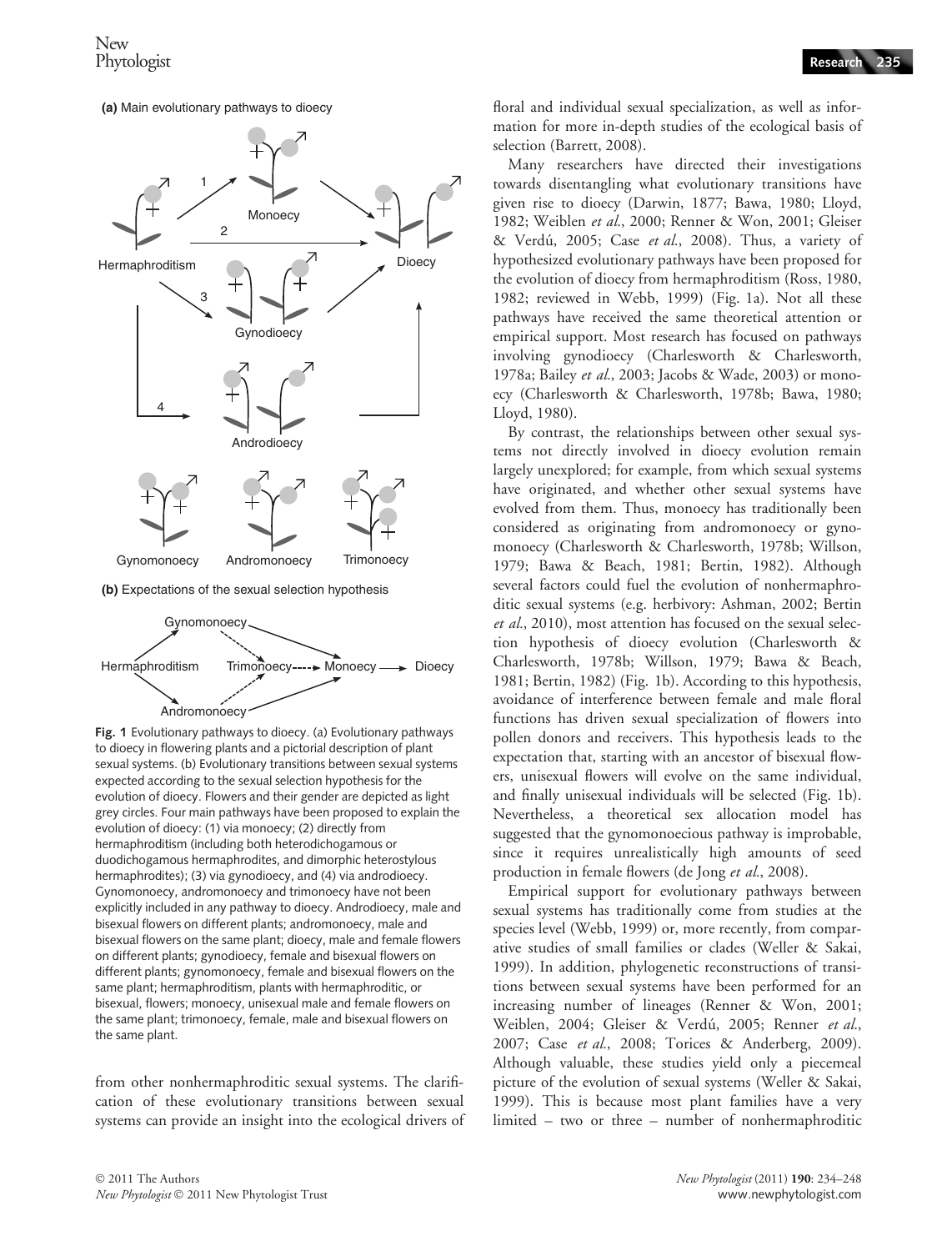sexual systems. Overcoming these limitations of available studies requires data sets that include a wider portion of the existing sexual systems (Weiblen et al., 2000). In this way, a more detailed view of the evolutionary links between less common sexual systems, and a more sound comparison of the different pathways of evolution of dioecy are possible. One way to achieve this is to perform analyses of large clades by pooling many plant families (Weiblen et al., 2000; Zhang et al., 2006). However, these large-scale approaches are usually associated with a low taxon sampling. A complementary method is to study lineages that show high diversity in sexual systems (Weeks et al., 2009), in which better taxon sampling can be achieved, thus improving the inferences of evolutionary processes (Gittleman et al., 2004).

Here, we explored the diversity and evolution of sexual systems in Asteraceae, the largest Angiosperm family. We used a phylogenetic approach to model the evolutionary pathways between sexual systems. Thus, we have inferred what evolutionary transitions have probably occurred between sexual systems and the rate of change of each transition. We have chosen Asteraceae, because it shows one of the broadest ranges of sexual systems with Amaranthaceae and Poaceae (M. Méndez, unpublished). Aside from the insights provided by Lloyd (1972a,b, 1975a,b) using a nonphylogenetic approach, previous work has studied transitions between sexual systems only in small subsets of this family (Swenson & Bremer, 1997 for the genus Abrotanella; Watson et al., 2002 for the Subtribe Artemisiinae; Torices & Anderberg, 2009 for the tribe Inuleae). In particular, we address two sets of related questions about the patterns of evolution of sexual systems. Our first set of questions focuses on the role of monomorphic sexual systems: is hermaphroditism ancestral; and has monoecy evolved from gynomonoecy and andromonoecy? Our second set of questions refers to the main pathways to dioecy: what sexual systems have given rise to dioecy; and what is the most common evolutionary pathway leading to dioecy? Finally, we discuss which factors might have influenced in the observed diversity of sexual systems and the pattern of evolutionary transitions between monomorphic sexual systems in Asteraceae.

#### Materials and Methods

#### Sexual system data

Sexual systems were classified into seven categories (Cruden & Lloyd, 1995): hermaphroditism, monoecy, andromonoecy, gynomonoecy, trimonoecy, dioecy and gynodioecy (Fig. 1a). Other reproductive strategies also referred to as sexual systems in some contexts but not involving sexual specialization at the flower or plant levels, such as heterostyly or dichogamy, are not relevant for this study and were not considered. Some authors (Richards, 1997) include within hermaphroditism all those cases in which both male and female flowers are born on the same individual. Our terminology follows Darwin (1877) and uses hermaphroditism in a restricted sense to mean only those species bearing exclusively bisexual flowers. This is justified because our objectives require to clearly separate all these strategies diverging in gamete packaging (Lloyd, 1979) despite producing cosexual individuals, that is, andromonoecy, gynomonoecy, trimonoecy and monoecy.

We collected information on sexual systems for 1597 Asteraceae genera, using the published literature including original taxonomic descriptions, floras and surveys of sex expression (Tutin et al., 1976; Bremer, 1994; Herman et al., 2000; Nesom, 2000; Bayer et al., 2002; Baldwin, 2003; Anderberg et al., 2007). This data set is available at Dryad repository (http://dx.doi.org/10.5061/dryad.7960). Genera are suitable study units for our purposes because sexual systems in Asteraceae are, with a few exceptions, constant within genera (Bremer, 1994; Anderberg et al., 2007). Only 151 genera had more than one sexual system (see the following section for coding of these genera). We did not consider temporal and spatial intrafloral variation, as no information is available for the whole family.

#### Phylogenetic data

We reconstructed the sexual system evolution in Asteraceae by using a supertree assembled for the family (Funk et al., 2005). We considered this phylogeny as suitable for our purposes because it has a good taxonomic coverage of the family: it includes 405 terminal taxa, representing one-quarter of all extant genera of Asteraceae, and taxa from all tribes and all sexual systems are represented. Two outgroups were included in the supertree: Goodeniaceae and Calyceraceae. Calyceraceae was coded as hermaphroditic and andromonoecious because of the presence of functionally male central disk florets in Acicarpha (Hellwig, 2007). Goodeniaceae has a hermaphroditic sexual system (Carolin, 2007). Four Senecio species were pruned from the supertree because sexual system information was uncertain. Sixty-one genera having more than one sexual system were included in the supertree. The occurrence of more than one state in a terminal taxon is problematic for inferring ancestral states and we therefore split those genera having more than one sexual system into as many separate clades as sexual systems present (Nixon & Davis, 1991; see Weiblen et al., 2000 for application of this procedure to sexual system reconstruction). Treatment of polymorphic genera by this procedure expanded the supertree to 475 branch tips. All trees and sexual system data used in the following analyses are available at Dryad repository (http://dx.doi.org/10.5061/dryad.7960).

The frequency of taxa having different sexual systems in the phylogenetic data set (i.e. 405 genera included in Funk et al., 2005) differed significantly from that in the full data set (i.e. 1597 genera) irrespective of the codification of sexual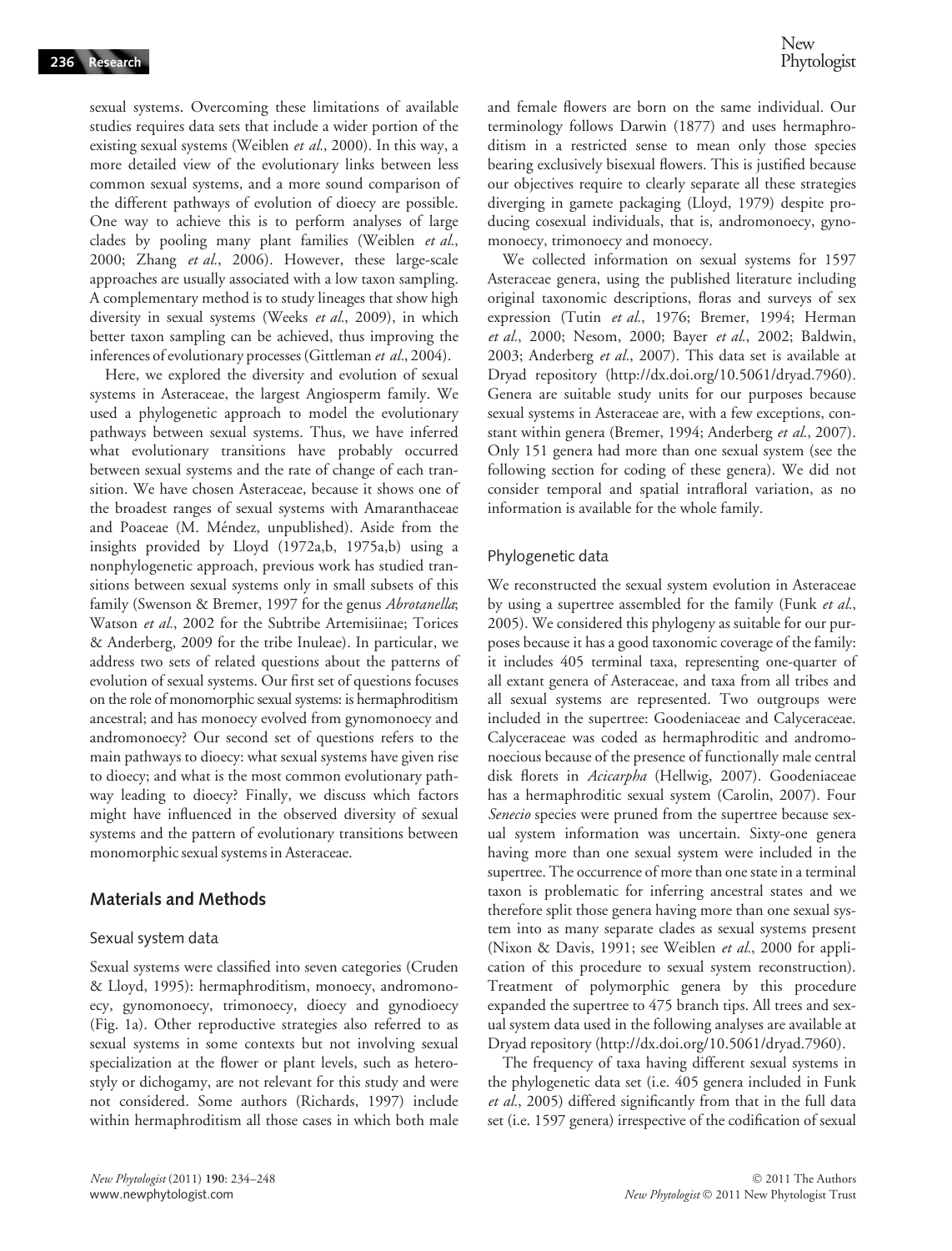systems (polymorphism kept,  $\chi^2 = 19.64$ , df = 5, P = 0.001; polymorphism resolved,  $\chi^2$  = 72.09, df = 5, P = 0.0000; Table 1). Hermaphroditism and monoecy were underrepresented, whereas the combination of hermaphroditism and gynomonoecy was overrepresented, in the phylogenetic data set. Notwithstanding, these over- or underrepresentations were quantitatively slight and all sexual systems occurring in Asteraceae were represented in our phylogenetic data set, as well as the main combinations of sexual systems for genera with several sexual systems.

The conditions needed for a reconstruction of ancestral characters regarding branch lengths, tree topologies and character state frequencies on the tips (Oakley, 2003; Nosil & Mooers, 2005; Goldberg & Igic, 2008) were addressed as follows. First, although the supertree utilized is a consensus tree and does not have branch lengths (Funk et al., 2005), we used a new version with time-calibrated branch lengths (Torices, 2010; available at http://dx.doi.org/10.5061/ dryad.7960). The use of different branch lengths (equal branch lengths or setting under a birth and death model) only influenced the total number of transitions between sexual systems in the maximum likelihood (ML) reconstructions (Torices, 2010), whereas Bayesian reconstructions were very similar, irrespective of branch lengths used (Supporting Information, Table S1).

Secondly, polytomies in the original supertree were randomly resolved to avoid difficulties in inferring ancestral states (Maddison & Maddison, 2009). We generated a set of 500 dichotomous trees and conducted the analyses on them. We accounted for uncertainty in the tree topology by reconstructing character evolution on this set of randomly dichotomous trees and checking whether different tree topologies yielded different character evolution. Branch lengths were previously rescaled to one with proportions maintained.

Thirdly, the differences between the frequencies of sexual systems in our phylogenetic dataset with the full lineage might produce a biased estimation of transition rates toward the biased states under unconstrained ML estimations because the stationary frequencies under a Markov model of discrete character evolution are assumed to be equal a priori. Thus, transition rates estimated may be biased towards the more common state on the tips of the phylogeny (Nosil & Mooers, 2005; Goldberg & Igic, 2008). To avoid this caveat it would be necessary to incorporate the diversification effects of character states (Goldberg & Igic, 2008). Unfortunately, the analytical tools such as BiSSE (Maddison et al., 2007) require that all species be included in the tree and that the state for each species is known, which is not availabe for the  $c$ . 25 000 species of the Asteraceae family.

#### Modelling the evolutionary transitions between sexual systems in Asteraceae

Our modelling of the evolutionary transitions between sexual systems in Asteraceae proceeded in four steps. First, we estimated the most likely sexual system at the root of Asteraceae. Secondly, we mapped sexual systems on the phylogeny. Thirdly, we fitted statistical models of evolutionary transitions using the information provided by the two previous steps (ancestral sexual system estimation and sexual system mapping), considering also empirical data about sexual system transitions in Asteraceae. Finally, we selected the fittest model and calculated a model-averaged estimate of each transition rate.

Ancestral sexual system estimation To examine the robustness of our evolutionary inference (Ronquist, 2004), and following recent recommendations (Ekman et al., 2008;

| Sexual system   | Asteraceae (%) |                |                    |                                    |      |  |
|-----------------|----------------|----------------|--------------------|------------------------------------|------|--|
|                 | Single         | In combination | Original Supertree | Supertree without<br>polymorphisms | %    |  |
| Hermaphroditism | 779 (48.78)    | 97 (6.07)      | 173 (43.14)        | 221 (46.53)                        | 72.0 |  |
| Gynomonoecy     | 489 (30.62)    | 134 (8.39)     | 125 (31.17)        | 180 (37.89)                        | 2.8  |  |
| Monoecy         | 139 (8.70)     | 49 (3.07)      | 25(6.23)           | 36(7.58)                           | 5.0  |  |
| Dioecy          | 25(1.57)       | 8(0.50)        | 8(2.00)            | 11(2.32)                           | 4.0  |  |
| Andromonoecy    | 8(0.50)        | 15 (0.94)      | 3(0.75)            | 12(2.53)                           | 1.7  |  |
| Trimonoecy      | 4(0.25)        | 13 (0.81)      |                    | 10(2.10)                           |      |  |
| Gynodioecy      | 2(0.13)        | 4(0.25)        | 1(0.25)            | 5(1.05)                            | 7.0  |  |
| Several present | 151 (9.46)     |                | 66 (16.46)         |                                    |      |  |

Table 1 Frequency (and percentage) of genera with different sexual systems in Asteraceae

'Single' refers to genera having exclusively the indicated sexual system; 'In combination' shows the genera in which that sexual system is present in combination with any of the others. 'Original supertree' and 'Supertree without polymorphism' show the genera in each supertree having those sexual systems. The last column shows the percentage representation of each sexual system in angiosperms (Yampolsky & Yampolsky, 1922; Richards, 1997). Asteraceae data set ( $n = 1597$ ); original supertree data set ( $n = 401$ ); supertree without polymorphism data set ( $n = 475$ ).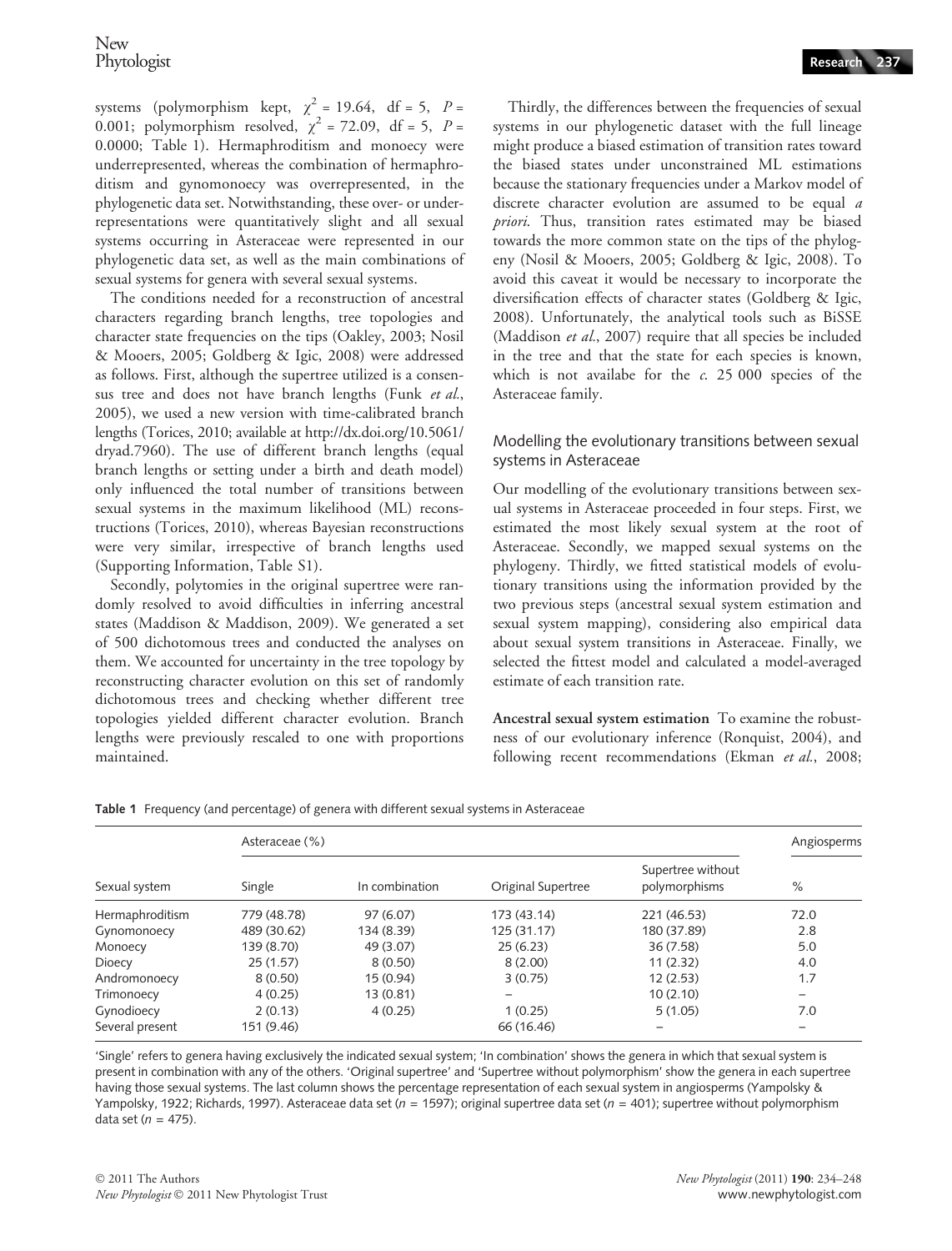Xiang & Thomas, 2008), the ancestral sexual system was inferred using three different approaches: maximum parsimony (MP), ML and Bayesian analyses (BA).

We implemented unordered parsimony reconstruction with Mesquite 2.6 software (Maddison & Maddison, 2009) on the original supertree (Funk et al., 2005) and on a set of 500 trees (see the 'Phylogenetic data' section). We assessed whether elimination of polymorphisms yielded different ancestral states in the MP reconstruction compared with the original supertree. The software for ML and BA did not allow polymorphisms in terminal taxa; therefore we used only the trees where polymorphisms were resolved (see the 'Phylogenetic data' section). For ML reconstruction, we used the same software as for MP reconstruction. We selected the Mk1 model ('Markov k-state 1 parameter model'), that is, a k-state generalization of the Jukes–Cantor model, which corresponds to Lewis's (2001) Mk model (Maddison & Maddison, 2006).

The BA reconstruction under continuous-time Markov models was implemented with SIMMAP 1.0 Beta 2.3.2 software (Huelsenbeck & Bollback, 2001; Bollback, 2006). BA requires the use of priors (Schultz & Churchill, 1999). SIMMAP offers two priors, the overall rate and the twostate bias parameter prior (Bollback, 2006). The two-state bias parameter cannot be specified for multistate characters (Bollback, 2006), and hence we only set the overall rate prior. The choice of the most reasonable evolutionary rates a priori has to be made subjectively by each researcher, by using parameters that are independent of the data or the model (Schultz & Churchill, 1999). To assess whether the particular form of the prior dominated the posterior results (Schultz & Churchill, 1999; Pagel et al., 2004), we explored three different priors to obtain the posterior distribution. Lacking information on how sexual systems have evolved in Asteraceae, three priors were set, describing a gamma distribution from 'lower'  $E(T) = 1.00$ ,  $SD(T) =$ 1.00, through 'medium'  $E(T) = 1.50$ ,  $SD(T) = 0.87$  to 'higher' values  $E(T) = 5.00$ ,  $SD(T) = 2.24$ . The gamma distribution was made discrete using 60 categories. The posterior probability of each gamma category defined by the prior was then calculated and a stochastic draw was made from this distribution. The rate value, for the sampled category, was used as multiplier of branch lengths (Huelsenbeck et al., 2003). The three prior distributions yielded the following posterior mean rate values: 5.09, 4.50 and 12.28. The differences between the posterior mean rates are produced because they are calculated combining the gamma prior with the character observations (Huelsenbeck et al., 2003). The tree length for the higher prior distribution was more than twice as large as that for the other two priors, and therefore we could expect more than double the number of changes for this prior than for the other two priors.

We studied the marginal posterior probability of states in the node that include all Asteraceae.

Sexual system mapping We mapped transitions between sexual systems by means of the MP, ML and BA reconstructions on a set of 500 trees (see the 'Phylogenetic data'section). The MP and ML reconstructions were implemented in Mesquite 2.6 software (Maddison & Maddison, 2009). Two hundred mappings were sampled per tree in the MP analysis to achieve the same sample size as in the BA reconstruction (100 000 mappings), and one mapping per tree in the ML analysis because this analysis does not allow for multiple mappings of character reconstructions (Maddison & Maddison, 2006). Mesquite provides the mean, minimum and maximum number of changes of each transition over all inferred mappings. The BA character mapping technique (Huelsenbeck et al., 2003) was implemented in the program SIMMAP 1.0 Beta 2.3.2 (Bollback, 2006; see Renner et al., 2007 and Torices & Anderberg, 2009 for a recent use of this methodology in sexual system evolution). Twenty maps or realizations were sampled from each tree and 10 realizations were sampled from the prior distribution over three sets of morphological priors to test the influence on the results. The three priors on the rate parameter were set as described earlier. We reported the number of transitions as the mean ± SD, mode and range. The mode was a good estimate of the number of transitions and was always very close to the mean.

Models of evolutionary transitions We assessed which evolutionary pathways fitted the data better, assuming that transitions between sexual systems do not have to be equally likely, as is assumed by the MP, ML and BA methods of trait mapping. Thus, we modelled the evolutionary transitions between sexual systems using the Bayesian Markov chain Monte Carlo (MCMC) approach (Pagel & Meade, 2006) as implemented in the BayesTraits software version 1.0 (available at website http://www.evolution.rdg.ac.uk). This method is based on a continuous-time Markov model, which models the transitions of discrete characters between states by estimating a rate parameter for each different transition. In our study, for a seven-state trait such as sexual system, there are 42 possible parameters  $q_{ij}$ , which are the instantaneous rates of change from state  $i$  to  $j$ , assuming that, instantaneously, only a single change may occur in one trait.

We followed the following steps to build the best evolutionary model of transitions between sexual systems in Asteraceae. First, we used as initial models (hypotheses) the evolutionary transitions among sexual systems obtained from the MP, ML and BA reconstructions, retaining only those transitions estimated in at least 95% of the simulations for BA, and those transitions with more than one mean change for MP and ML (Fig. 2). Secondly, we tested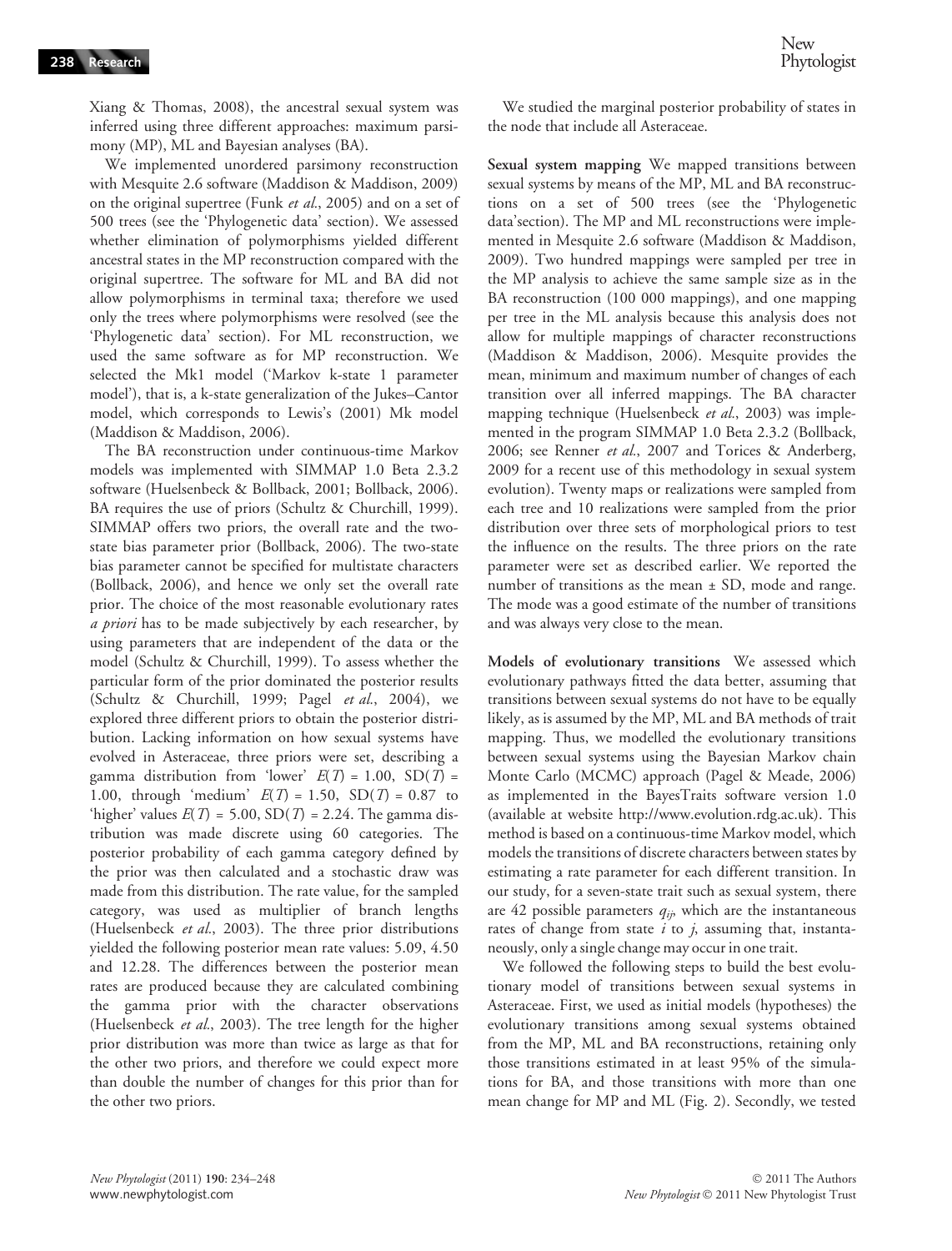**(a)** Bayesian mapping: MarLik = –538.283 ± 0.089; BIC = 1144.362



**(b)** Maximum likelihood mapping: MarLik = –550.259 ± 0.084; BIC = 1155.988



**(c)** Maximum parsimony mapping: MarLik = –531.415 ± 0.058; BIC = 1136.790



Fig. 2 Evolutionary transitions between sexual systems in Asteraceae obtained from sexual system mapping. (a) Absolute number of changes is indicated as the modal value for each transition from Bayesian character reconstruction. Transitions represented were retrieved in at least 95% of all simulations (Table 3) using a flat prior ( $E(T) = 0.50$  and  $SD(T) = 0.50$ ) and 100 000 realizations. (b) Absolute number of changes for maximum likelihood reconstructions. (c) Absolute number of changes for maximum parsimony reconstruction. (b) and (c) show transitions with more than one mean change. Dashed arrows indicate reversals. For each model, the marginal likelihood (MarLik) and the Bayesian information criterion (BIC) is shown.

which of these three empirical hypotheses obtained from sexual system mapping, BA, MP or ML, once simplified through the first step, was a better model of sexual system evolution given our data set and this supertree. Thirdly, we further refined the MP and BA mappings, because the ML mapping model clearly did not fit the data as well as the MP and BA mappings ( $\triangle BIC > 10$ ; Fig. 2). We did this by testing the influence of three evolutionary transitions inferred by MP and BA mapping analyses, but they did not have theoretical support or had little empirical support (Fig. 2): (i) direct transition from hermaphroditism to dioecy (HtoD); (ii) direct transition from hermaphroditism to monoecy (HtoM); and (iii) direct transition from gynomonoecy to dioecy (GmtoD). Fourthly, we asked whether the transition from gynodioecy to dioecy (GdtoD) should be included in the final model of evolutionary transitions to dioecy, although it was not retrieved by any of the character-mapping reconstructions (Fig. 2). The reason was that this evolutionary transition has empirical support in Asteraceae, because evidence suggests that dioecy has evolved via gynodioecy from hermaphroditism at least in Cirsium (Delannay, 1978, 1979; Lloyd & Myall, 1976).

In order to test the likelihood of transitions with no or little empirical support (HtoD, HtoM and GmtoD), we built additional models in which these transitions were removed (see a pictorial description of each model in Fig. S1). When more than one of these modifications improved the model, we tested if the removal of multiple transitions (e.g. HtoD and HtoM) at once produced a better model. We built two different models to explore whether the GdtoD transition should be included, allowing or removing a direct transition from hermaphroditism to dioecy (models 'MP/BA-GdtoD-1' and 'MP/BA-GdtoD-2', respectively; Fig. S1). The hypothesis was that the evolutionary transition from hermaphroditism to dioecy could actually be a transition through a gynodioecious intermediate (see Weiblen et al., 2000).

Each model was fitted by fixing the ancestral node for the whole family to hermaphroditism, which was the most likely sexual system at the root of the family (see the Results section). We used the same set of trees as in previous analyses (see the Phylogenetic data section). After testing several hyperprior distributions (results not shown), we seeded the mean of the distribution of rate coefficients, drawing from an exponential (0–5) hyperprior distribution (see Pagel & Meade, 2006 for further information on hyperprior distributions) since it was the only one that produced an acceptance rate between 20 and 40%, as the BayesTraits manual suggests. Run lengths and burn-in periods were started at  $6 \times 10^6$  and  $10^5$  generations, respectively, and both were increased until the effective sample size for all parameters exceeded 50 (estimated in Tracer v1.4 software; available at website http://beast.bio.ed.ac.uk/Tracer). Marginal likelihood, the criterion of goodness-of-fit for the model (Raftery, 1996), was estimated using the method proposed by Newton & Raftery (1994) with the modifications proposed by Suchard et al. (2001), which is implemented in Tracer v1.4 software. SE for marginal likelihood was estimated using 1000 bootstrap replicates.

Overall, we compared 15 models (Figs 2, S1). To avoid an inordinate number of pairwise model comparisons, we selected models based on Bayesian information criterion (BIC). BIC has some desirable properties: it compares all candidate models at once (Posada, 2009); it does not require nested alternatives (Bolker, 2008); and a collection of BIC statistics contains the same information as a collection of pairwise Bayes factors but are easier to interpret by visual inspection (Posada & Buckley, 2004; Bolker, 2008). In addition, given equal priors for all competing models, choosing the model with the smallest BIC is equivalent to selecting the model with the maximum posterior probability (Bolker, 2008; Posada, 2009). Nevertheless, we also explored that BIC results agreed with results based on AIC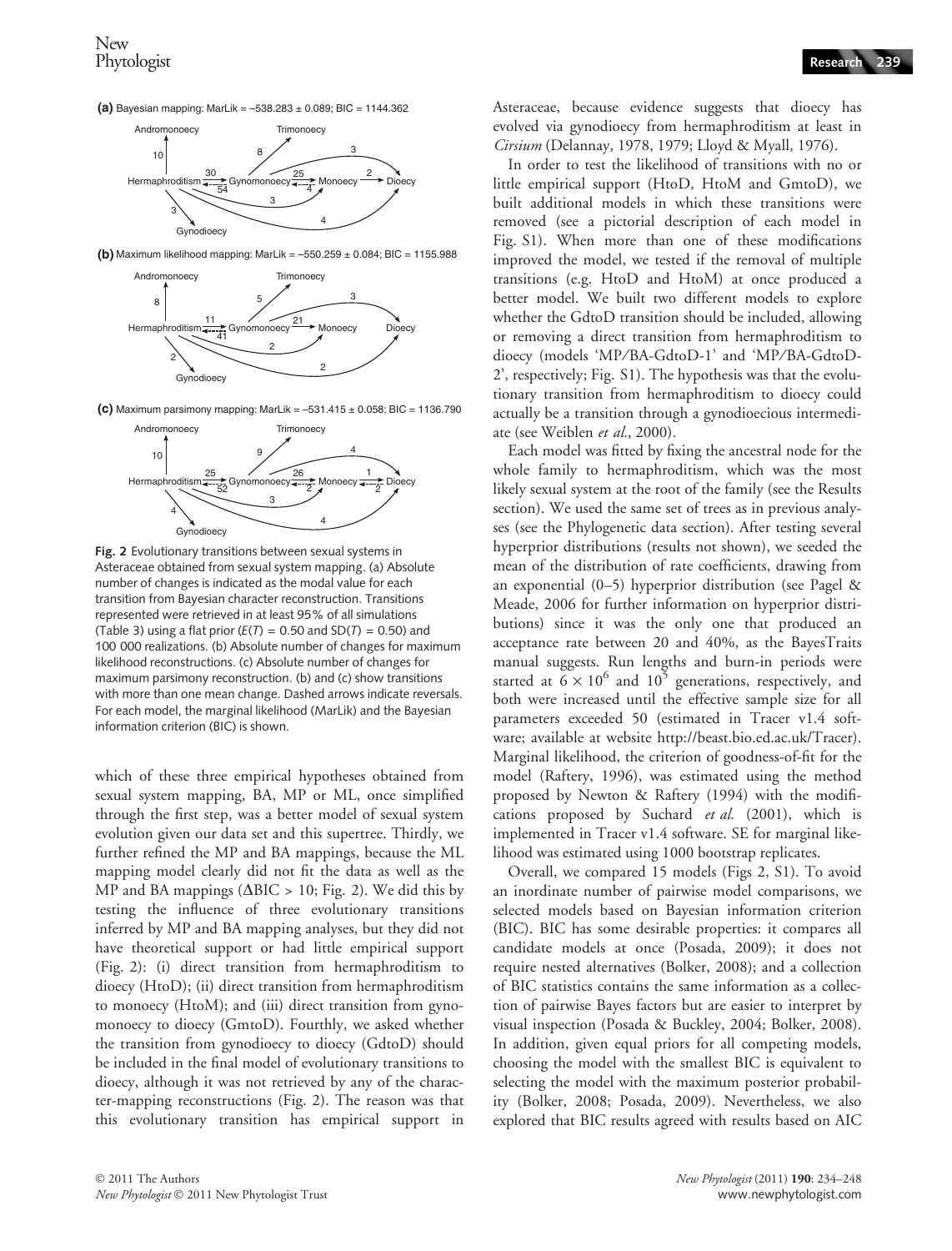New **Phytologist** 

and AICc (Bolker, 2008). Models with BICs < 2 apart ( $\triangle BIC < 2$ ) are more or less equivalent; those with BICs 4– 7 apart are clearly distinguishable; and models with BICs > 10 apart are definitely different (Bolker, 2008). Eventually, BIC allows the assessment of model selection uncertainty, as well as the estimation of model parameters using all available models (model-averaged inference or multimodel inference) (Posada & Buckley, 2004; Sullivan & Joyce, 2005; Bolker, 2008; Posada, 2009). Hence, we accounted for the model selection uncertainty with the BIC by estimating the approximate posterior probabilities (PPs) of each model to calculate a model-averaged estimate of transition rates as described by Raftery (1996) and Bolker (2008).

#### Results

#### Sexual system diversity in Asteraceae and its ancestral state

Over 50% of all Asteraceae genera ( $n = 1597$ ) showed sexual systems other than hermaphroditism (Table 1) and all the major sexual systems were represented in Asteraceae except androdioecy (Table 1). Hermaphroditism was retrieved as the ancestral sexual system, irrespective of the reconstruction method and the character scoring used (Table 2).

#### Transitions between sexual systems provided by character mapping

There was a broad agreement across MP, ML and BA methods in the transitions between sexual systems. The transition from hermaphroditism to gynomonoecy and

Table 2 Estimation of the ancestral sexual system in Asteraceae using maximum parsimony, maximum likelihood and Bayesian methods

| Method     | Tree              | Ancestral sexual system                   |
|------------|-------------------|-------------------------------------------|
| Parsimony  | Original          | Hermaphroditism                           |
| Parsimony  | Randomly resolved | Hermaphroditism in all trees              |
| Likelihood | Randomly resolved | Hermaphroditism in all trees <sup>a</sup> |
| Bayesian   | Randomly resolved | Hermaphroditism <sup>b</sup>              |

'Original', when Funk et al. (2005) supertree was used as phylogenetic hypothesis without any modification. 'Randomly resolved', when a set of 500 randomly resolved polytomies of the 'original' tree were used as phylogenetic hypothesis.

<sup>a</sup>Hermaphroditism was estimated as the best state at the root of all (500) trees analysed. The relative averaged probability for hermaphroditism at the root was 0.995.

**b**Ancestral posterior probability was 1.00 for hermaphroditism at the studied node and irrespective of the rate parameter prior distribution. We used three sets of prior distributions ( $E(T) = 0.50$ ,  $SD(T) = 0.50$ ;  $E(T) = 1.50$ ,  $SD(T) = 0.87$ ;  $E(T) = 5.00$ ,  $SD(T) = 2.24$ ) and the results were identical for all of them.

from gynomonoecy to monoecy, as well as the direct transition from hermaphroditism to monoecy, was retrieved in all reconstruction methods (Table 3; Fig. 2). Other transitions retrieved were from a hermaphroditic ancestor to andromonoecy and from gynomonoecy to trimonoecy (Table 3; Fig. 2). Reversals were found from gynomonoecy to hermaphroditism and from monoecy to gynomonoecy, except for the ML analysis (Table 3; Fig. 2).

Hermaphroditism, gynomonoecy and monoecy gave rise to dioecy in all mapping methods, except for monoecy in the ML analysis (Table 3, Fig. 2). No transition from gynodioecy to dioecy was inferred (Table 3, Fig. 2). Reversals from dioecy to monoecy were reconstructed only using MP analysis (Table 3; Fig. 2).

The total number of changes between sexual systems was dependent on the method of reconstruction, ranging from 96.53 in the ML analysis, through 148.89 in the MP, to 161.33 ± 2.36 in the BA (Table 3). Most changes occurred between hermaphroditism and gynomonoecy and from gynomonoecy to monoecy (Table 3; Fig. 2).

#### Choosing a model of evolutionary transitions

The model for the evolution of sexual systems obtained from MP mappings fitted the data better than those from the ML ( $\triangle BIC = 19.20$ ; Fig. 2) and the BA mappings  $(\Delta BIC = 7.57; Fig. 2)$ . Nevertheless, some of the modifications performed over the MP and BA models reached lower BIC values (Table 4). Thus, the evolutionary model was improved by removing transitions without biological support on both reference models, that is, from hermaphroditism to monoecy and from gynomonoecy to dioecy (Table 4; Fig. 3). By contrast, removal of transitions from hermaphroditism to dioecy produced contradictory results because this transition was not allowed in the best model, whereas in the second and the third best models, changes from hermaphroditism to dioecy were allowed (Table 4; Fig. 3). Nevertheless, the rate of change from hermaphroditism to dioecy was always very low (Fig. 3). Furthermore, the inclusion of a transition between gynodioecy and dioecy, which had not been reconstructed by any of the mapping methods, remarkably improved the evolutionary model of transitions (Table 4; Fig. 3a).

The best model included nine transitions ( $PP = 0.87$ ; Table 4; Fig. 3a), including those from hermaphroditism to andromonoecy, gynomonoecy and gynodioecy, those from gynomonoecy to monoecy and trimonoecy, two transitions to dioecy – one through gynodioecy and the other through monoecy – and reversals from monoecy to gynomonoecy and from gynomonoecy to hermaphroditism. Nevertheless, the model-averaged estimate of the first five best models (PP > 0.99) raised the number of transitions to 11, adding the reversal from dioecy to monoecy, and the direct transition from hermaphroditism to dioecy (Fig. 3f).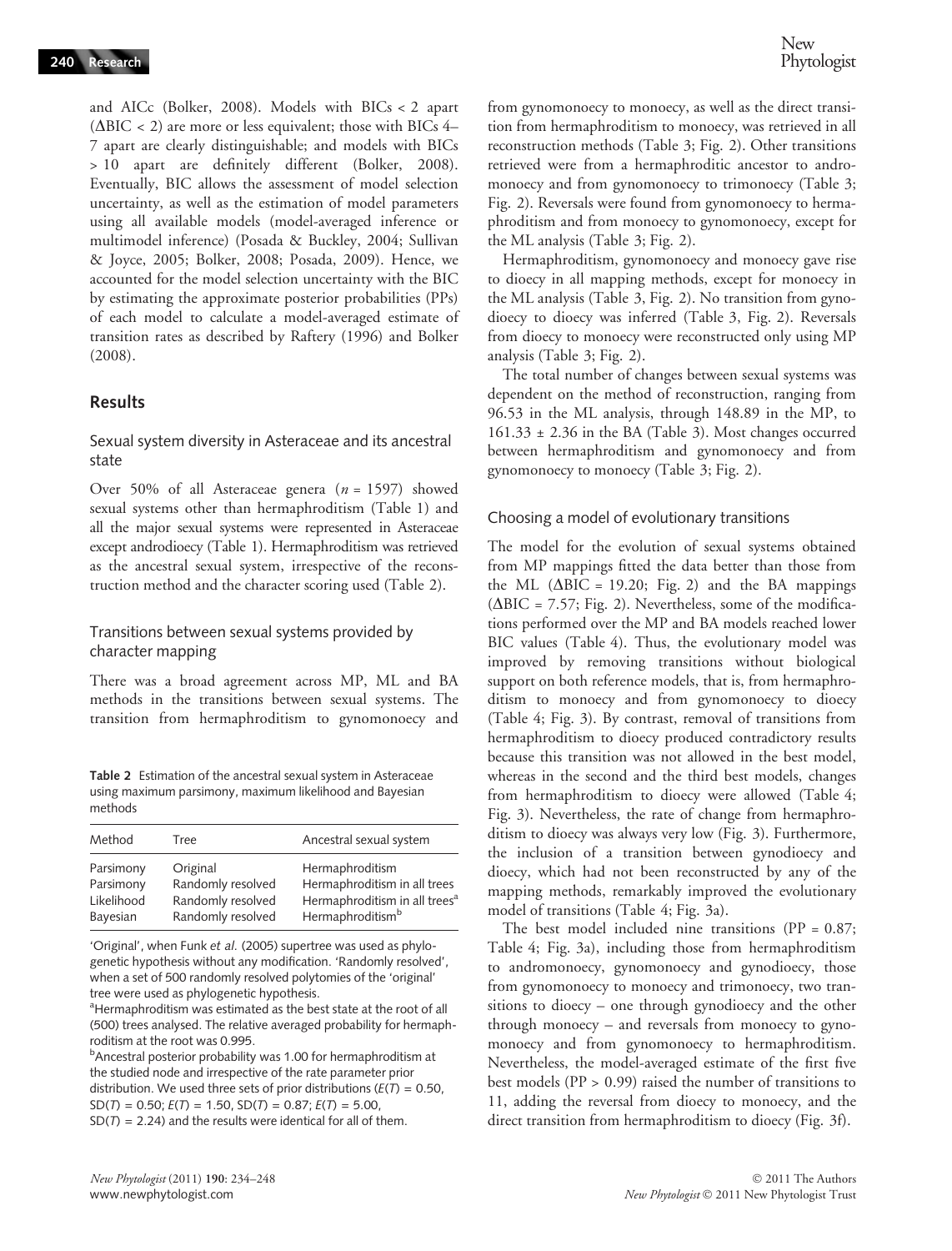Table 3 Number of estimated changes among sexual systems in Asteraceae (mean ± SD for Bayesian analysis (BA), and mean (range) for maximum likelihood (ML) and maximum parsimony (MP) analyses)

| From\To            |                              | Method Hermaphroditism Andromonoecy Gynomonoecy Monoecy |                                                    |                                                                          |                                                                                        | Dioecy                                 | Gynodioecy                                                                 | Trimonoecy                                                          |
|--------------------|------------------------------|---------------------------------------------------------|----------------------------------------------------|--------------------------------------------------------------------------|----------------------------------------------------------------------------------------|----------------------------------------|----------------------------------------------------------------------------|---------------------------------------------------------------------|
| Hermaphroditism BA | ML<br><b>MP</b>              |                                                         | $8.00(8-8)$<br>$10.50(10-12)$                      | $10.14 \pm 0.75**30.35 \pm 2.88**$<br>$11.00(11-11)$<br>$24.96(15 - 37)$ | $2.85 \pm 1.10**$<br>$2.00(2-2)$<br>$2.55(2-7)$                                        | $2.04(0-3)$<br>$4.26(2-6)$             | $4.21 \pm 0.99$ ** 3.42 ± 0.98** 0.94 ± 0.77<br>$2.35(1-3)$<br>$3.97(1-5)$ | $\Omega$<br>$0.23(0-2)$                                             |
| Andromonoecy       | BA<br>ML<br><b>MP</b>        | $1.82 \pm 0.99$<br>0<br>$0.52(0-2)$                     |                                                    | $0.84 \pm 0.61$<br>$0.50(0-1)$                                           | $0.03 \pm 0.17^{\dagger}$<br><sup>0</sup>                                              | $0.01 \pm 0.09^{\ddagger}$             | $0.00 \pm 0.05^*$                                                          | $0.23 \pm 0.42$<br>$0.11(0-1)$                                      |
| Gynomonoecy        | BA<br><b>ML</b><br><b>MP</b> | $53.57 \pm 2.37**$<br>41.17 (37-44)<br>52.19 (40-64)    | $0.72 \pm 0.68$<br>$0.48(0-1)$<br>$0.87(0-2)$      |                                                                          | $25.24 \pm 1.30**$ 3.21 $\pm$ 0.84** 1.06 $\pm$ 0.75<br>20.97 (19-22)<br>25.81 (20-30) | $3.00(3-3)$<br>$3.96(2-6)$             | $\Omega$<br>$0.82(0-2)$                                                    | $8.21 \pm 0.96$ **<br>$5.46(5-6)$<br>$9.21(7-10)$                   |
| Monoecy            | BA<br>ML<br><b>MP</b>        | $0.99 \pm 0.75$<br>$\Omega$<br>$0.26(0-4)$              | $0.01 \pm 0.10^{\ddagger}$<br>0<br>$\Omega$        | $3.79 \pm 0.96$ **<br>O<br>$2.41(1 - 7)$                                 |                                                                                        | $2.03 \pm 0.84*$<br>$1.06(0-3)$        | $0.01 \pm 0.08^+$<br>0<br>$\Omega$                                         | $0.71 \pm 0.46$<br>O<br>$0.45(0-1)$                                 |
| Dioecy             | BA<br><b>ML</b><br><b>MP</b> | $1.08 \pm 0.83$<br>$\Omega$<br>$0.73(0-3)$              | $0.01 \pm 0.08^{\ddagger}$<br>$\Omega$<br>$\Omega$ | $0.13 \pm 0.34$<br>$\Omega$<br>$0.50(0-1)$                               | $1.20 \pm 0.85$<br>0<br>$1.53(0-4)$                                                    |                                        | $0.60 \pm 0.65$<br>$\Omega$<br>0.22(0.2)                                   | $0.00 \pm 0.07$ <sup><math>\pm</math></sup><br>$\Omega$<br>$\Omega$ |
| Gynodioecy         | BA<br><b>ML</b><br><b>MP</b> | $0.70 \pm 0.78$<br>0<br>$0.13(0-2)$                     | $0.01 \pm 0.08^{\ddagger}$<br>0<br>0               | $0.38 \pm 0.56$<br>0<br>$0.20(0-2)$                                      | $0.03 \pm 0.17$ <sup>†</sup><br>0<br>$\Omega$                                          | $0.61 \pm 0.65$<br>$0.22(0-2)$         |                                                                            | $0.00 \pm 0.06^{\text{*}}$                                          |
| Trimonoecy         | BA<br>ML<br><b>MP</b>        | $0.74 \pm 0.76$<br><sup>o</sup><br>$0.23(0-2)$          | $0.28 \pm 0.45$<br>0<br>$0.11(0-1)$                | $0.85 \pm 0.74$<br>$\Omega$                                              | $0.33 \pm 0.49$<br>$0.27(0-1)$                                                         | $0.01 \pm 0.09^{\ddagger}$<br>$\Omega$ | $0.00 \pm 0.05^*$                                                          |                                                                     |

 $n = 100.000$  except for ML character mapping, for which  $n = 500$ . The BA mapping was rather insensitive to the prior utilized (Table S1). Here, we show the results setting the rate parameter prior distribution to  $E(T) = 0.50$ , SD(T) = 0.50. Values in bold indicate that the transition was retrieved in all mappings. For BA, the following coding is utilized: transitions retrieved in at least 99% of the simulations (\*\*), in at least 95% of the simulations (\*), in < 5% of the simulations (+), in < 1% of the simulations ( $\pm$ ).

#### **Discussion**

#### Sexual system diversity in Asteraceae and its ancestral state

Our survey of sexual systems in Asteraceae revealed the presence of all major sexual systems, except for androdioecy. Hermaphroditism was the most frequent sexual system, but was less frequent than in the angiosperms as a whole (Yampolsky & Yampolsky, 1922), or in monocotyledons (Weiblen et al., 2000). The second most common sexual system in this family was an uncommon sexual system for the whole flowering plants, gynomonoecy (Table 1; Yampolsky & Yampolsky, 1922). Cronquist (1955) hypothesized that the Asteraceae ancestor was a gynomonoecious herb. However, our results agreed with Bremer's (1994) hypothesis that this family had a hermaphroditic ancestor.

#### Transitions to monoecy and other monomorphic sexual systems

Our model for the evolution of sexual systems in Asteraceae provided, for the first time, a joint view of the evolutionary transitions between seven sexual systems. In this section, we discuss the transitions to monoecy and other monomorphic sexual systems. A pathway from hermaphroditism to monoecy through gynomonoecy was highly supported (Fig. 3f) and concentrated most changes between sexual systems (Fig. 2). In agreement with the sexual selection hypothesis, a first step involved the transition from hermaphroditism to gynomonoecy by specializing some flowers into female function. In a second step, some gynomonoecious lineages evolved to monoecy by specializing the remaining bisexual flowers into male unisexual flowers. The origin of andromonoecy from hermaphroditism and trimonoecy – a minor sexual system rarely considered when addressing the evolution of nonhermaphroditic sexual systems – from gynomonoecy also fits the expectations of the sexual selection hypothesis.

Although derivation of andromonoecy from hermaphroditism supports Bertin's (1982) hypothesis, and derivation of trimonoecy from gynomonoecy fitted our expectations (Fig. 1b), our results depart from the predictions of a recent theoretical sex allocation model for the evolution of monoecy (de Jong et al., 2008). First, this model forecasts that the most likely pathway to monoecy from hermaphroditism should occur via andromonoecy and not via gynomonoecy since the latter requires unrealistically high amounts of seed production in female flowers (de Jong et al., 2008). Secondly, de Jong et al. (2008) proposed that trimonoecy is never an evolutionary stable strategy for plants. The disagreements between our results and the predictions of the theoretical sex allocation model (de Jong et al., 2008) might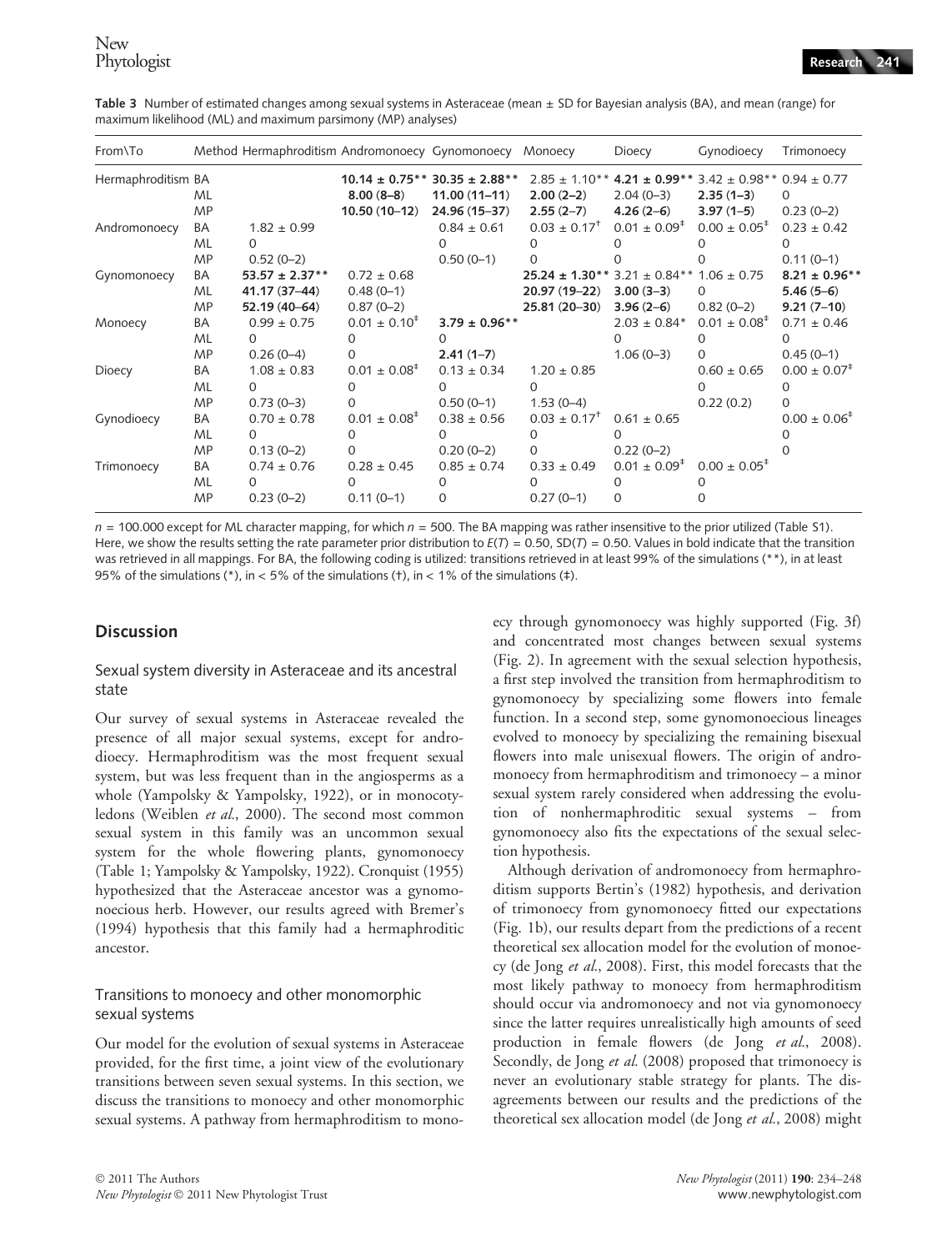|  |  |  |  | Table 4 Model performance of evolutionary transitions between sexual systems in Asteraceae |  |
|--|--|--|--|--------------------------------------------------------------------------------------------|--|
|--|--|--|--|--------------------------------------------------------------------------------------------|--|

| Model <sup>a</sup> | k  | MarLik               | BIC.     | $\triangle BIC$ | PP     | Cum (PP) |
|--------------------|----|----------------------|----------|-----------------|--------|----------|
| $BA - GdtoD - 2$   | 9  | $-529.733 + 0.039$   | 1114.936 | 0.000           | 0.8734 | 0.8734   |
| $MP - GdtoD - 1$   | 11 | $-526.373 \pm 0.048$ | 1120.542 | 5.607           | 0.0529 | 0.9692   |
| MP – HtoM & GmtoD  | 10 | $-529.665 \pm 0.054$ | 1120.963 | 6.027           | 0.0429 | 0.9162   |
| $MP - GdtoD - 2$   | 10 | $-530.502 \pm 0.072$ | 1122.637 | 7.701           | 0.0186 | 0.9878   |
| $BA - GdtoD - 1$   | 10 | $-531.079 \pm 0.057$ | 1123.791 | 8.855           | 0.0104 | 0.9982   |
| $MP - HtoM$        | 11 | $-530.018 \pm 0.104$ | 1127.832 | 12.896          | 0.0014 | 0.9996   |
| BA - HtoM & GmtoD  | 9  | $-537.448 \pm 0.099$ | 1130.366 | 15.430          | 0.0004 | 1.0000   |
| MP                 | 12 | $-531.415 \pm 0.058$ | 1136.790 | 21.854          | 0.0000 | 1.0000   |
| $MP$ – $GmtoD$     | 11 | $-534.527 \pm 0.046$ | 1136.850 | 21.915          | 0.0000 | 1.0000   |
| BA – GmtoD         | 10 | $-538.158 \pm 0.103$ | 1137.949 | 23.013          | 0.0000 | 1.0000   |
| BA – HtoM          | 10 | $-539.099 \pm 0.100$ | 1139.831 | 24.895          | 0.0000 | 1.0000   |
| BA                 | 11 | $-538.283 + 0.089$   | 1144.362 | 29.426          | 0.0000 | 1.0000   |
| $MP - HtoD$        | 11 | $-540.129 \pm 0.094$ | 1148.054 | 33.118          | 0.0000 | 1.0000   |
| ML                 | 9  | $-550.259 + 0.084$   | 1155.988 | 41.052          | 0.0000 | 1.0000   |
| BA – HtoD          | 10 | $-548.410 \pm 0.108$ | 1158.453 | 43.517          | 0.0000 | 1.0000   |

MarLik, marginal likelihood; k, number of parameters, that is, the number of transitions between sexual systems; BIC, Bayesian information criterion; PP, posterior probability for each model; Cum (PP), cumulative PP.

aModel codes indicate the reconstruction method and the transitions, which has been added/removed. BA, Bayesian mapping model; MP, maximum parsimony mapping model; ML, maximum likelihood mapping model; HtoM, transition from hermaphroditism to monoecy; GdtoD, transition from gynodioecy to dioecy; HtoD, transition from hermaphroditism to dioecy; GmtoD, transition from gynomonoecy to dioecy. A pictorial description of each model is showed in Figs 2 and S1.

be the result of lack of consideration by the model of processes at the inflorescence level, such as architectural constraints and resource competition between flowers and/or fruits (Torices & Méndez, 2010). The potential role of these inflorescence-level processes on sexual system evolution will be discussed in the next section.

This main pathway linking hermaphroditism, gynomonoecy and monoecy was not irreversible, as indicated by the presence of reversals. These reversals have also been inferred in tribal or subtribal studies within Asteraceae (e.g. Watson et al., 2002 for the subtribe Artemisiinae; Torices & Anderberg, 2009 for the tribe Inuleae). Strikingly, all reversals showed a higher rate than that of their respective transition (Fig. 3f). This higher rate of reversals can be explained by taking into account the segregation of sexual systems among the two large groups of Asteraceae: the subfamily Asteroideae and the rest of the family or 'nonAsteroideae' grade (Fig. 4). In the 'nonAsteroideae' grade, gynomonoecy – and other sexual systems – have arisen in a hermaphroditic background. Reversals to hermaphroditism concentrate in the subfamily Asteroideae, where the gynomonoecious background is predominant (Fig. 4). Reversals from monoecy to gynomonoecy are more difficult to interpret, but probably indicate repeated transitions to gynomonoecy within a diverse monoecious clade, which arose from a single gynomonoecious ancestor. Further examination of these asymmetries in the evolution of sexual systems should consider the effect of sexual-system state on the diversification rate of these lineages. If some sexual systems would speed up the diversification rate of those lineages in which they are present, then transition rates towards these sexual systems might be overrepresented because the proportion of taxa with a given state influences the inferred transition rates (Nosil & Mooers, 2005; Maddison, 2006; Goldberg & Igic, 2008). Unfortunately, there is insufficient information (phylogenetic and character state data) to apply models of character evolution that account for diversification effects for the whole family (see the Materials and Methods section).

#### A hypothesis for the evolution of nonhermaphroditic monomorphic sexual systems in Asteraceae

Selection for genetic recombination has been considered the main selective pressure for the evolution of sexual systems in flowering plants (Barrett, 2002; Charlesworth, 2006). In this line, the evolution of nonhermaphroditic sexual systems in Asteraceae has traditionally been interpreted as a mechanism promoting outcrossing (Burtt, 1977; Mani & Saravanan, 1999). Nevertheless, we believe that this cannot be the whole explanation, for two reasons. First, self-incompatibility is present in many nonhermaphroditic Asteraceae, which presumably eliminates the need for additional mechanisms to avoid selfing (Fryxell, 1957; Lloyd, 1979; Bertin & Kerwin, 1998; Bertin & Gwisc, 2002; Ferrer & Good-Avila, 2007). Secondly, any reasonable explanation of the evolution of nonhermaphroditic sexual systems in this family should explain the pervasive, striking sexual segregation within inflorescences, where female flowers are always placed in the outer positions and male flowers in the innermost positions (Fig. 5; Burtt, 1977; Mani & Saravanan, 1999). Sexual segregation within the capitula might reduce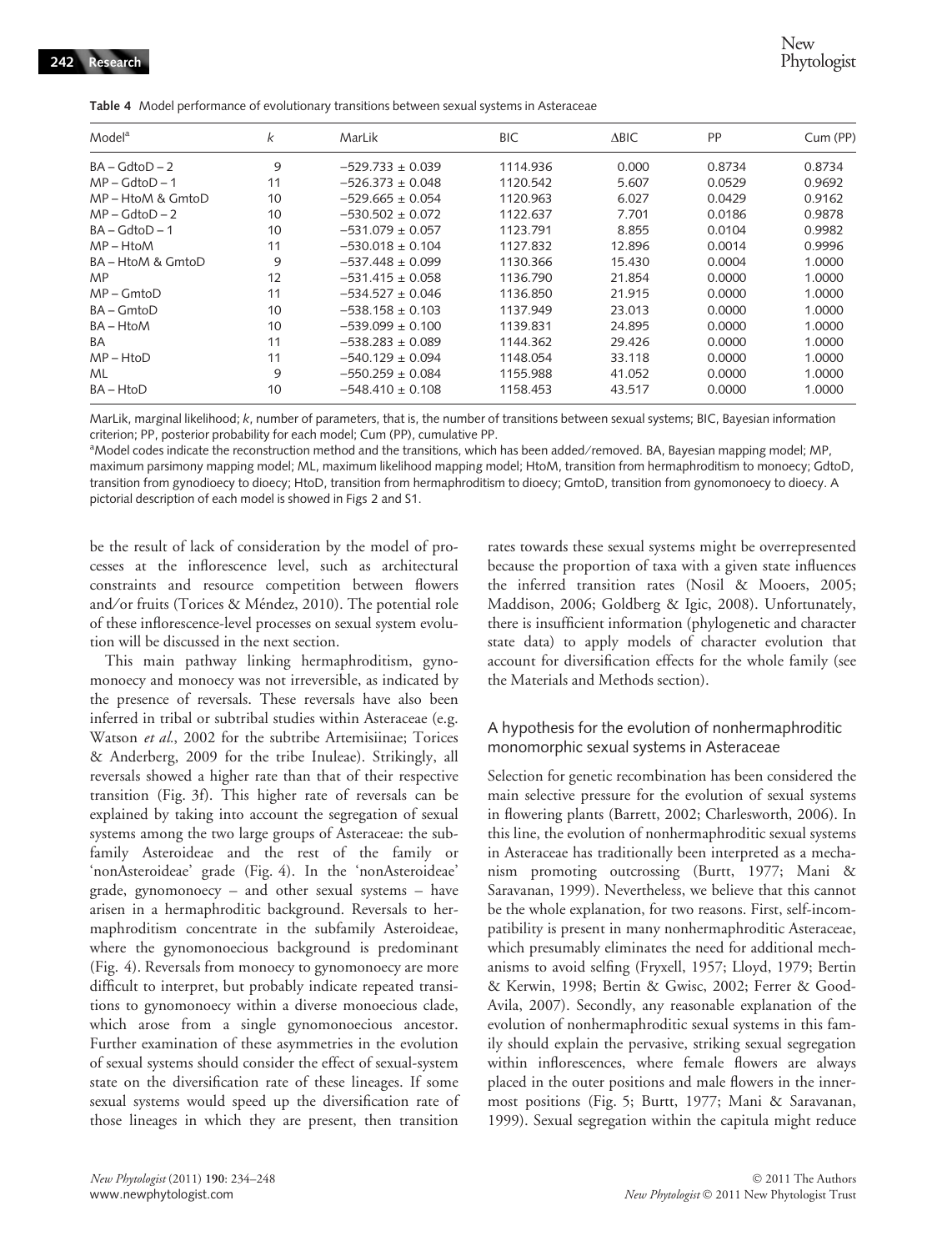



**(b)** MP - GdtoD - 1 model. PP = 0.0529



**(c)** MP - HtoM & GmtoD model. PP = 0.0429



**(d)** MP - GdtoD - 2 model. PP = 0.0186



**(e)** BA - GdtoD - 1 model. PP = 0.0104





© 2011 The Authors



Fig. 3 Transition rates between sexual systems for the best five models of sexual system evolution in Asteraceae and the modelaveraged estimate of transitions rates. (a) 'BA – GdtoD – 2 model'; (b) 'MP – GdtoD – 1 model'; (c) 'MP – HtoM & GmtoD model'; (d) 'MP – GdtoD – 2 model'; (e) 'BA – GdtoD – 1 model'; (f) 'Modelaveraged estimate of transition rates'. Dashed arrows indicate reversals. In each model the posterior probability (PP) is shown. BA, Bayesian analyses; MP, maximum parsimony; GdtoD, transition from gynodioecy to dioecy; HtoM, transition from hermaphroditism to monoecy; GmtoD, gynomonoecy to dioecy.

geitonogamy and enhances outcrossing (Harder et al., 2000), with outer seeds more outcrossed than inner ones. This was the case in some species (Marshall & Abbott, 1984; Cheptou et al., 2001), but not in others (Gibson & Tomlinson, 2002; Gibson, 2001). Data are still too meagre to confirm the outcrossing hypothesis as an explanation of sexual segregation within capitula and the evolution of the monomorphic sexual system in this family. Further studies on differences in outcrossing rates at different flower positions within capitula are needed.

Instead, we suggest that evolution of nonhermaphroditic monomorphic sexual systems in Asteraceae might also be the result of sexual specialization, in line with the selection of packaging strategies proposed by Lloyd (1979). We hypothesize that floral sexual specialization is mediated by resource gradients within capitula that are a consequence of the centripetal anthesis of flowers (Burtt, 1977). Within capitula, as in other inflorescences, both resource competition among developing flowers and/or fruits (Stephenson, 1981) and architectural constraints (sensu Diggle, 2003) produce a decreasing resource gradient from the outermost (first) to the innermost (last) flowers (Torices & Méndez, 2010). Thus, outer seeds can reach larger sizes in the outer, compared with the inner part of the capitula (Rai & Tripathi, 1987; Kigel, 1992; Imbert et al., 1997; Ruíz de Clavijo, 2000; El-Keblawy, 2003; Pico´ & Koubek, 2003; Torices & Méndez, 2010). Under this situation, sex allocation theory forecasts that those flowers in 'optimal positions' (Mazer & Dawson, 2001) will allocate proportionally more resources to female structures, whereas flowers in 'suboptimal positions' (sensu Primack & Lloyd, 1980) should become relatively male-biased. In fact, independently of the sexual system, femaleness decreases towards the capitulum centre (Fig. 5). We are currently testing the validity of our hypothesis in the tribe Inuleae and in a broad sample of Asteraceae. Other suggestions, such as sex specialization mediated by differential florivoy, also deserve attention (Bertin et al., 2010).

#### Transitions to dioecy in Asteraceae

Dioecy has evolved independently many times among unrelated taxa in angiosperms. It also appears to have evolved along different pathways (Fig. 1a), although two of those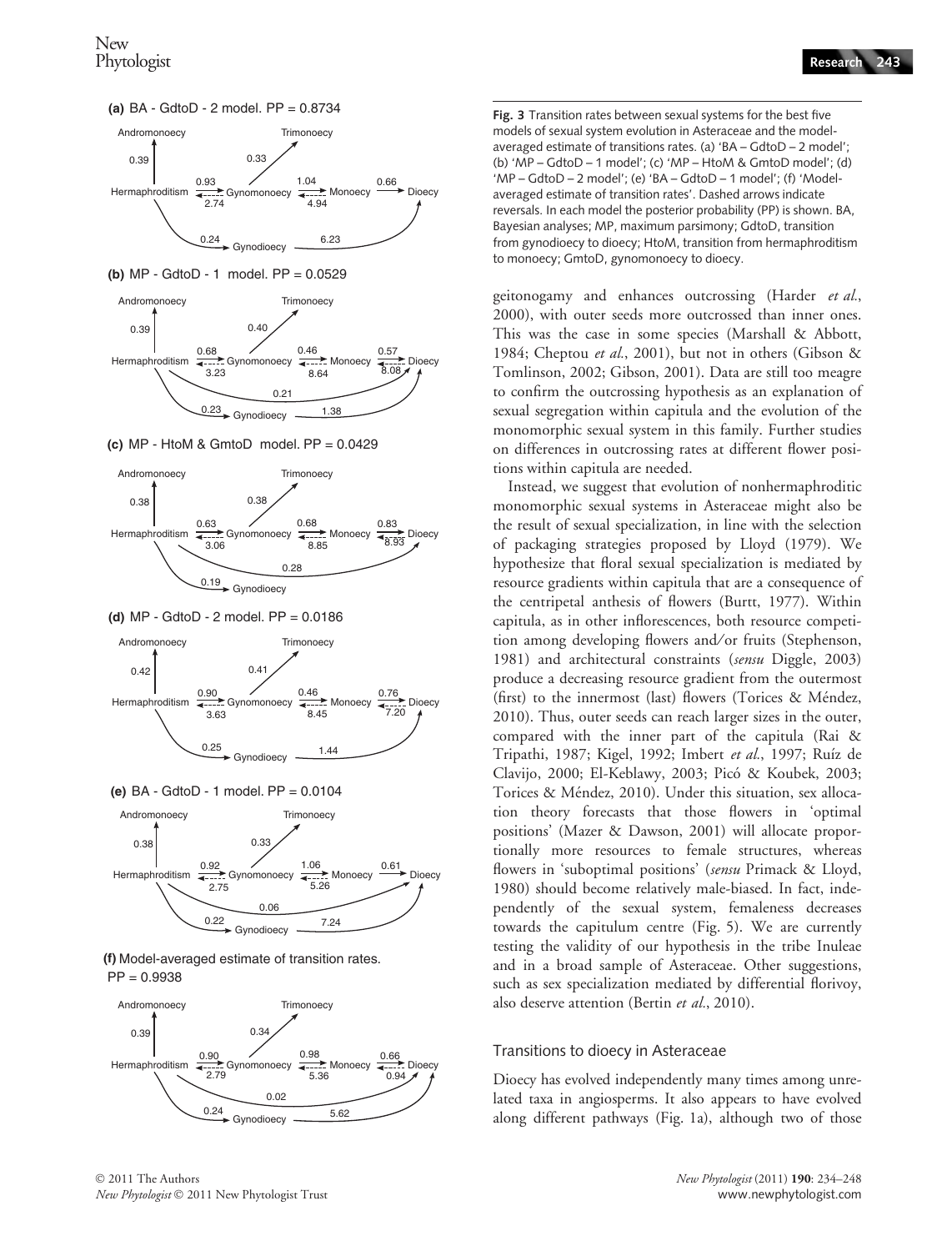

Fig. 4 Evolution of sexual systems within Asteraceae under maximum likelihood criterion. Probabilities at each node are reported as proportional likelihoods for each state (sectors of the pie charts) using the one-parameter model. White, hermaphroditism; red, andromonoecy; blue, gynomonoecy; green, monoecy; black, trimonoecy; orange, gynodioecy; yellow, dioecy. Sexual system frequency within collapsed clades is shown as bar charts.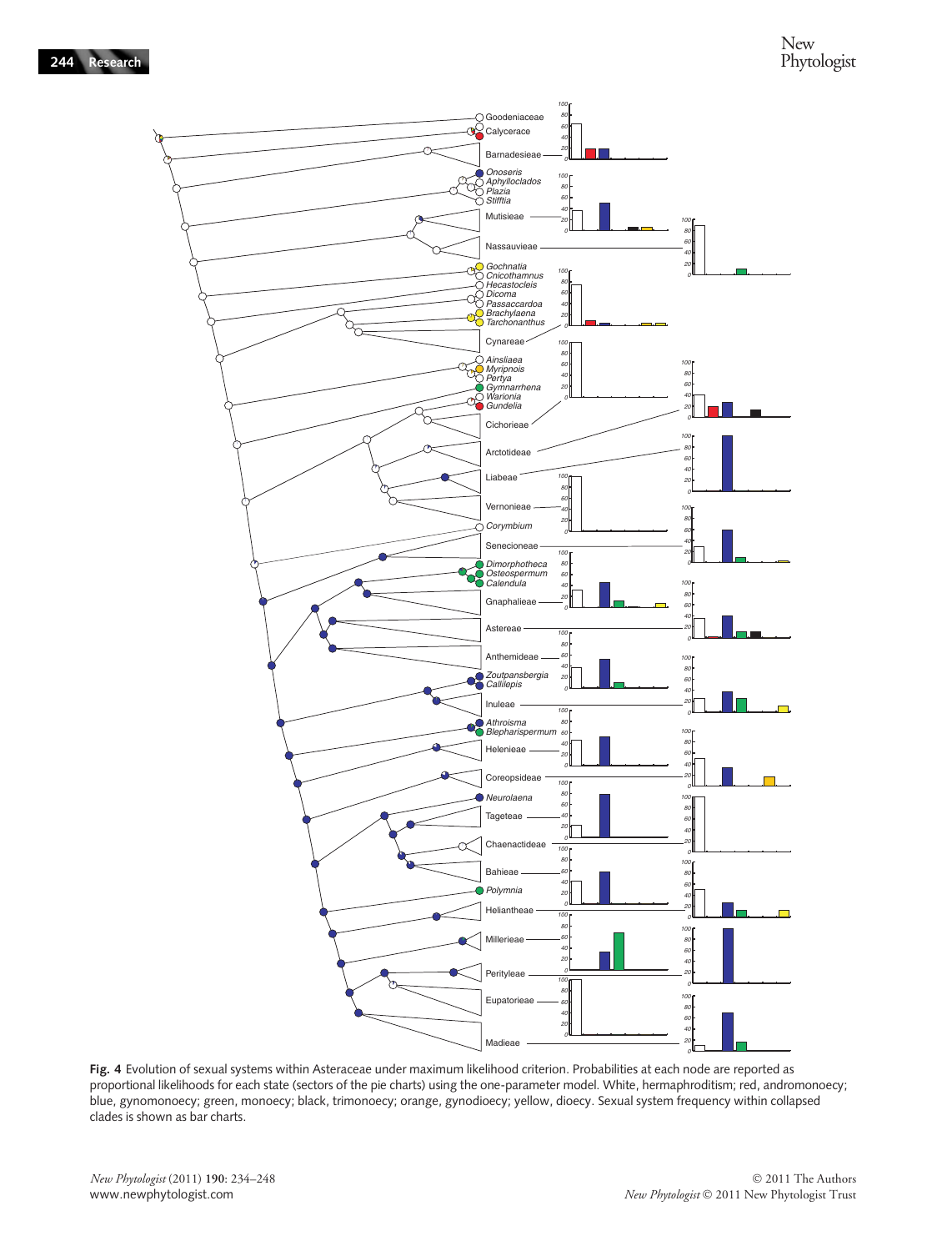

Fig. 5 The evolution of monomorphic sexual systems in Asteraceae from a hermaphroditic ancestor (Torices, 2009). The position of hermaphroditic, male and female flowers within the capitulum is shown. Numbers below each sexual system show the number of genera in which some species have that sexual system and the number of those genera in which the positional pattern in floral gender was fitted.

pathways are considered the main origins of dioecy in angiosperms: from monoecy and from gynodioecy (Bawa, 1980; Freeman et al., 1997; Webb, 1999; Weiblen et al., 2000; Barrett, 2002). Our phylogenetic model of evolutionary transitions between sexual systems in the evolution of Asteraceae supported these two main pathways to dioecy (Fig. 3f). Monoecy, gynodioecy and dioecy coexist in many other angiosperm families (M. Méndez, unpublished). However, to the best of our knowledge this is the first time both pathways to dioecy are phylogenetically inferred within the same lineage, which allows us to compare directly the importance of both pathways. The monoecious pathway accounted for a higher absolute number of changes (Fig. 2), but the transition rate from monoecy to dioecy was much lower than that from gynodioecy to dioecy (Fig. 3f). Thus, once evolved, transitions from gynodioecy to dioecy would be very fast (Fig. 3f), at least much more so than from monoecy to dioecy.

Regarding the monoecious pathway, our model supported a gradation between different sexual systems (Fig. 3f). Therefore, our results concerning the relationships between all sexual systems involved in this pathway partially matched the expectations derived from the sexual selection theory for the evolution of dioecy (Fig. 1b; Willson, 1979; Bawa & Beach, 1981), in that the inferred transitions between sexual systems followed a gradient in floral gender specialization (hermaphroditism–gynomonoecy–monoecy– dioecy). The gradation between hermaphroditism and dioecy was not unidirectional (Fig. 3f), and the reversals seem even more likely than direct transitions.

In addition, our averaged model included a direct origin of dioecy from hermaphroditism, but with a very low change rate (Fig. 3f). A direct pathway from hermaphroditism to dioecy has been previously proposed by Ross (1982). The observed direct transitions from hermaphroditism to dioecy could be a spurious pattern resulting from a failure to include extant or extinct taxa with additional sexual systems brigding the gap between hermaphroditism and dioecy, or a loss of transitional intermediate stages within the ancestral species, if the character change rate exceeded the speciation rate, particularly along the gynodioecious pathway, which showed a very high transition rate to dioecy. We consider unlikely a spurious result based on omission of extant gynodioecious taxa because our sampling included a proportion of gynodioecious taxa that was larger than the proportion of gynodioecious genera in the family (Table 1). Instead, the high transition rate from gynodioecy to dioecy suggests a fast transition to dioecy through the gynodioecious pathway. Additionally, in the best model, this transition was totally missing (Fig. 3a).

In summary, our findings show that monoecy probably evolved from gynomonoecy in Asteraceae rather than from andromonoecy, and that dioecy evolved from both gynodioecy and monoecy. Furthermore, we found for the first time that monomorphic sexual systems were evolutionarily linked by means of a gradient of floral sex specialization. In addition, sexual segregation within capitula is pervasive in nonhermaphroditic sexual systems in Asteraceae and shows a consistent pattern of increased maleness towards the capitulum centre. We hypothesize that these position effects within inflorescences, mediated by resource competition among developing fruits and/or by architectural constraints, might have favoured the evolution of unisexual flowers, increasing the presence of nonhermaphroditic sexual systems in this successful lineage of flowering plants. This hypothesis could also be useful for other families where there is a concordance between positions patterns in floral gender and in fruit set.

## Acknowledgements

We thank Arne Anderberg, Lucía DeSoto, Elizabeth Elle, Adrián Escudero, Mónica G. Otálora, John Pannell, Jana Vamosi, Miguel Verdú and several anonymous reviewers for discussion and valuable comments on an earlier version of this manuscript. Luck Hamon helped with tree managing and Chris Venditti with BayesTraits analyses. This research was partly supported by the project PPR-2004-53 from the Universidad Rey Juan Carlos. R.T. was funded by a FPU grant from the Ministerio de Educación y Ciencia (Spain).

#### References

Anderberg AA, Baldwin BG, Bayer RG, Breitwieser J, Jeffrey C, Dillon MO, Eldenäs P, Funk V, García-Jacas N, Hind DJN et al. 2007.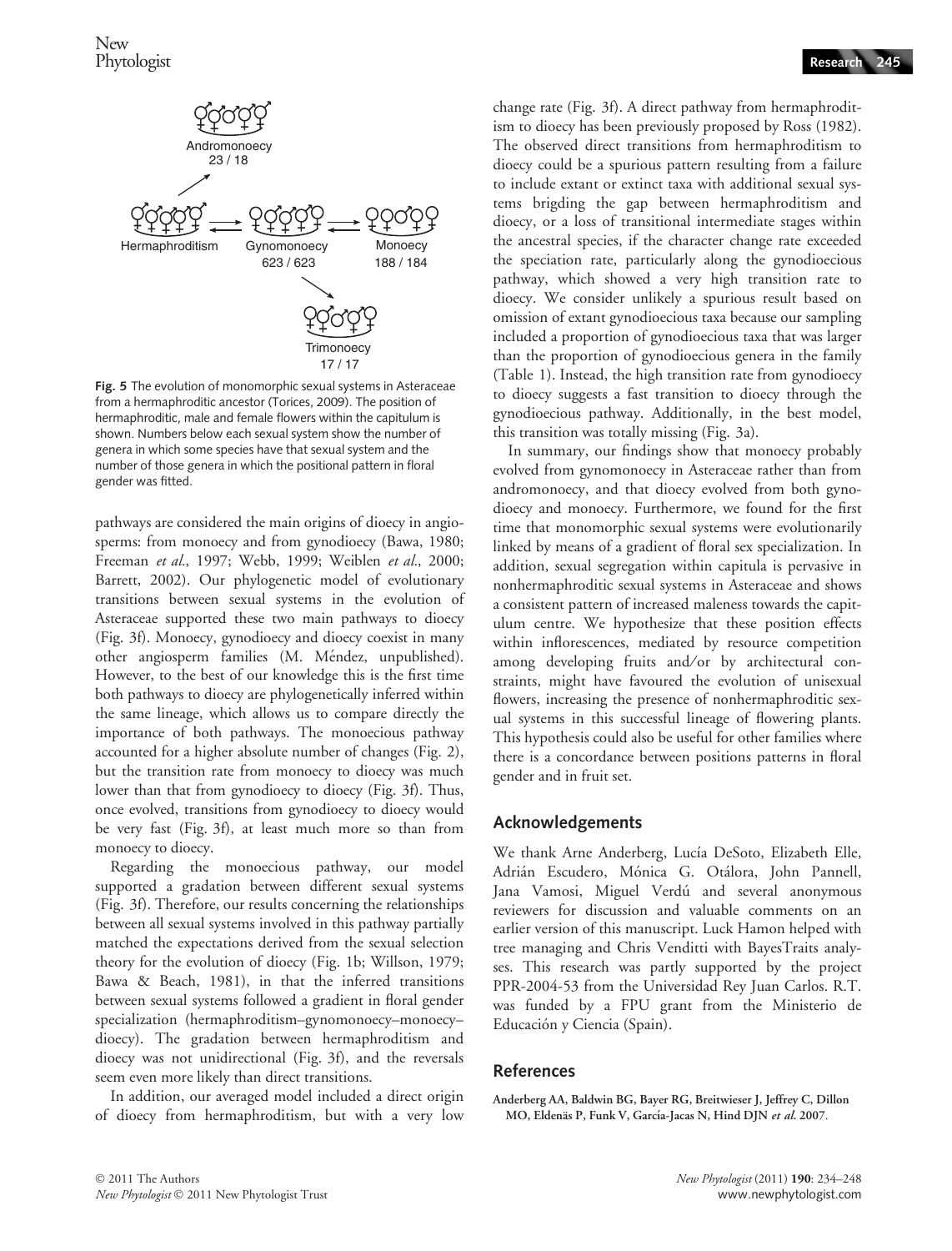Compositae. In: Kadereit JW, Jeffrey C, eds. The families and genera of vascular plants. Volume VIII. Flowering plants. Eudicots. Asterales. Berlin, Germany: Springer, 61–568.

Ashman T-L. 2002. The role of herbivory in the evolution of separate sexes from hermaphroditism. Ecology 83: 1175–1184.

Bailey MF, Delph LF, Lively CM. 2003. Modelling gynodioecy: novel scenarios for maintaining polymorphism. American Naturalist 161: 762–776.

Baldwin BG. 2003. Characterisitics and diversity of Madiinae. In: Carlquist S, Baldwin BG, Carr GD, eds. Tarweeds and Silverswords: evolution of the Madiinae (Asteraceae). St Louis, MO, USA: Missouri Botanical Garden Press, 17–52.

Barrett SCH. 2002. The evolution of plant sexual diversity. Nature Reviews Genetics 3: 237–284.

Barrett SCH. 2008. Major evolutionary transitions in flowering plant reproduction: an overview. International Journal of Plant Sciences 169:  $1 - 5$ .

Bawa KS. 1980. Evolution of dioecy in flowering plants. Annual Review of Ecology and Systematics 11: 15–39.

Bawa KS, Beach JH. 1981. Evolution of sexual systems in flowering plants. Annals of the Missouri Botanical Garden 68: 254–274.

Bayer RJ, Greber DG, Bagnall NH. 2002. Phylogeny of Australian Gnaphalieae (Asteraceae) based on chlorolplast and nuclear sequences, the trnL Intron, trnL/trnF intergenic spacer, matK, and ETS. Systematic Botany 27: 801–824.

Bertin RI. 1982. The evolution and maintenance of andromonoecy. Evolutionary Theory 6: 25–32.

Bertin RI, Connors DB, Kleinman HM. 2010. Differential herbivory on disk and ray flowers of gynomonoecius asters and goldenrods (Asteraceae). Biological Journal of the Linnean Society 101: 544–552.

Bertin RI, Gwisc GM. 2002. Floral sex ratios and gynomonoecy in Solidago (Asteraceae). Biological Journal of the Linnean Society 77: 413–422.

Bertin RI, Kerwin MA. 1998. Floral sex ratios and gynomonoecy in Aster (Asteraceae). American Journal of Botany 85: 235–244.

Bolker B. 2008. Ecological data and models in R. Princeton, NJ, USA: Princeton University Press.

Bollback JP. 2006. SIMMAP: Stochastic character mapping of discrete traits on phylogenies. BMC Bioinformatics 7: 88–94.

Bremer K. 1994. Asteraceae: clades and classification. Portland, OR, USA: Timber Press.

Burtt BL. 1977. Aspects of diversification in the capitulum. In: Heywood VH, Harborne JB, Turner BL, eds. The biology and chemistry of the Compositae vol 1. London, UK: Academic Press, 41–59.

Carolin RC. 2007. Goodeniaceae. In: Kadereit JW, Jeffrey C, eds. The families and genera of vascular plants. Volume VIII. Flowering plants. Eudicots. Asterales. Berlin, Germany: Springer, 589–598.

Case AL, Graham SW, Macfarlane TD, Barrett SCH. 2008. A phylogenetic study of evolutionary transitions in sexual systems in Australasian Wurmbea (Colchicaceae). International Journal of Plant Sciences 169: 141–156.

Charlesworth B, Charlesworth D. 1978a. A model for the evolution of dioecy and gynodioecy. American Naturalist 112: 975–997.

Charlesworth D. 2006. Evolution of plant breeding systems. Current Biology 16: 726–735.

Charlesworth D, Charlesworth B. 1978b. Population genetics of partial male-sterility and the evolution of monoecy and dioecy. Heredity 41: 137–153.

Cheptou PO, Lepart J, Escarre J. 2001. Differential outcrossing rates in dispersing and non-dispersing achenes in the heterocarpic plant Crepis sancta (Asteraceae). Evolutionary Ecology 15: 1-13.

Cronquist A. 1955. Phylogeny and taxonomy of the Compositae. American Midland Naturalist 53: 478–511.

Cruden RW, Lloyd RM. 1995. Embryophytes have equivalent sexual phenotypes and sexual systems: why not a common terminology to describe them? American Journal of Botany 82: 816–825.

Darwin C. 1877. The different forms of flowers on plants of the same species. London, UK: John Murray.

Delannay X. 1978. La gynodioécie dans le genre Cirsium Miller. Bulletin du Socièté Royale de Botanique Belgique 111: 10-18.

Delannay X. 1979. Evolution of male sterility mechanisms in gynodioecious and dioecious Species of Cirsium (Cynareae, Compositae). Plant Systematics and Evolution 132: 327–332.

Diggle PK. 2003. Architectural effects on floral form and function: a review. In: Stuessy T, Hsrandl E, Mayer V, eds. Deep morphology: towards a renaissance of morphology in plant systematics. Koenigstein, Germany: Ganter Verlag, 63–80.

Doyle JA. 1998. Phylogeny of vascular plants. Annual Review of Ecology and Systematics 29: 567–599.

Ekman S, Andersen HL, Wedin AM. 2008. The limitations of Ancestral State Reconstruction and the evolution of the Ascus in the Lecanorales (Lichenized Ascomycota). Systematic Biology 57: 141–156.

El-Keblawy A. 2003. Effects of achene dimorphism on dormancy and progeny traits in the two ephemerals Hedypnois cretica and Crepis aspera (Asteraceae). Canadian Journal of Botany 81: 550-559.

Endress PK. 2001. The flowers in extant basal angiosperms and inferences on ancestral flowers. International Journal of Plant Sciences 162: 1111–1140.

Ferrer MM, Good-Avila SV. 2007. Macrophylogenetic analyses of the gain and loss of self-incompatibility in the Asteraceae. New Phytologist 173: 401–414.

Freeman DC, Doust JL, El-Keblawy A, Miglia KJ, McArthur ED. 1997. Sexual specialization and inbreeding avoidance in the evolution of dioecy. Botanical Review 63: 66–92.

Fryxell PA. 1957. Mode of reproduction of higher plants. Botanical Review 3: 135–233.

Funk VA, Bayer R, Keeley S, Chan R, Watson L, Gemeinholzer B, Schilling E, Panero J, Baldwin B, García-Jacas NT et al. 2005. Everywhere but Antarctica: using a supertree to understand the diversity and distribution of the Compositae. Biologiske Skrifter 55: 343–374.

Gibson JP. 2001. Ecological and genetic comparison between ray and disc achene pools of the heteromorphic species Prionopsis ciliata (Asteracae). International Journal of Plant Sciences 162: 137–145.

Gibson JP, Tomlinson AD. 2002. Genetic diversity and mating system comparisons between ray and disc achene seed pools of the heterocarpic species Heterotheca subaxillaris (Asteraceae). International Journal of Plant Sciences 163: 1025–1034.

Gittleman JL, Jones KE, Price SA. 2004. Supertrees: using complete phylogenies in comparative biology. In: Bininda-Emonds ORP, ed. Phylogenetic supertrees. Dordrecht, the Netherland: Kluwer Academic, 439–460.

Gleiser G, Verdú M. 2005. Repeated evolution of dioecy from androdioecy in Acer. New Phytologist 165: 633–640.

Goldberg EE, Igic B. 2008. On phylogenetic tests of irreversible evolution. Evolution 62: 2727–2741.

Harder LD, Barrett SCH, Cole WW. 2000. The mating consequences of sexual segregation within inflorescences of flowering plants. Proceedings of the Royal Society B-Biological Sciences 267: 315–320.

Hellwig FH. 2007. Calyceraceae. In: Kadereit JW, Jeffrey C, eds. The families and genera of vascular plants. Volume VIII. Flowering plants. Eudicots. Asterales. Berlin, Germany: Springer, 19–25.

Herman PPJ, Retief E, Koekemoer M, Welman WG. 2000. Asteraceae (Compositae). Strelitzia 10: 101–170.

Huelsenbeck JP, Bollback JP. 2001. Empirical and hierarchical Bayesian estimation of ancestral states. Systematic Biology 50: 351-366.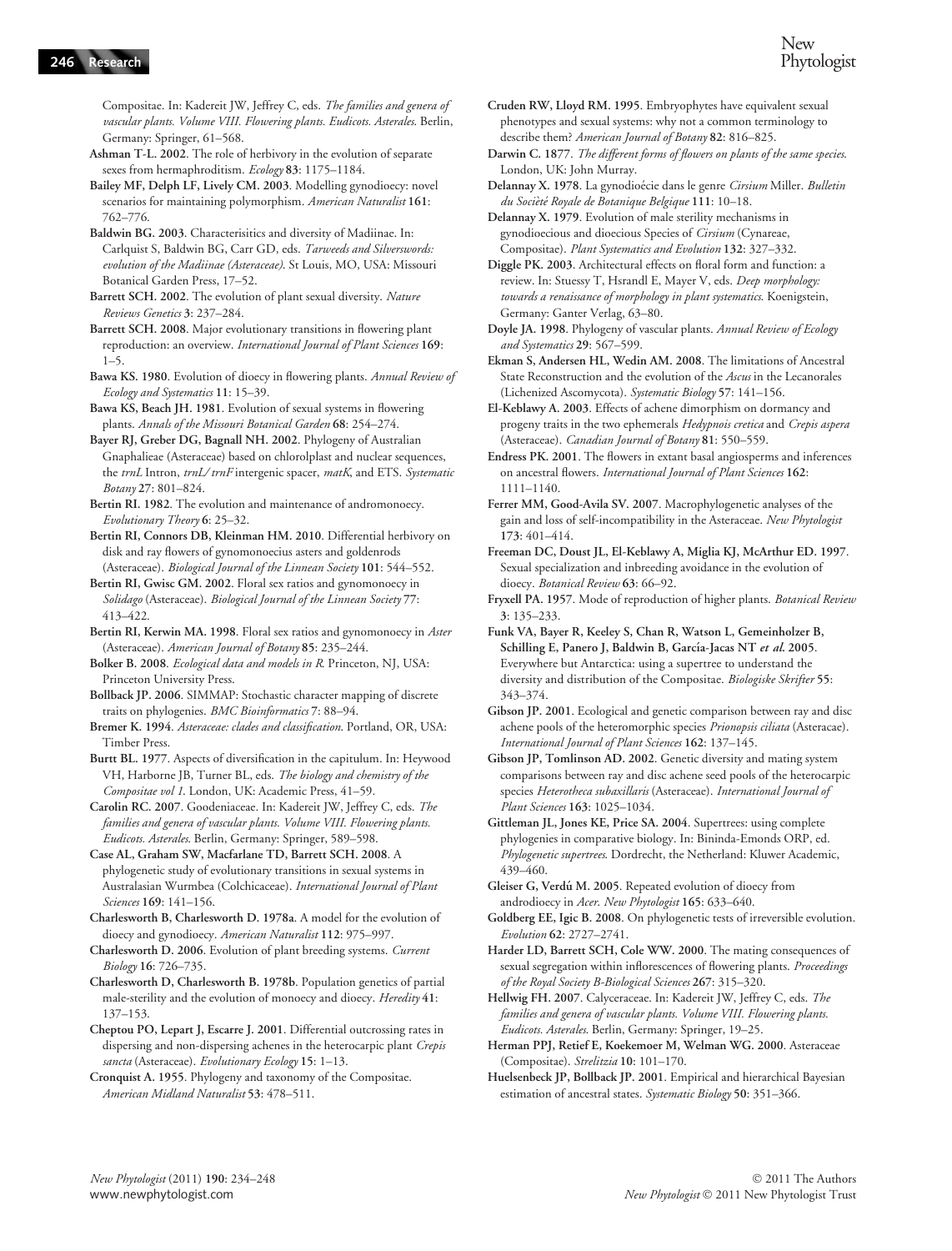Huelsenbeck JP, Nielsen R, Bollback JP. 2003. Stochastic mapping of morphological characters. Systematic Biology 52: 131–158.

Imbert E, Escarre J, Lepart J. 1997. Seed heteromorphism in Crepis sancta (Asteraceae): performance of two morphologies in different environments. Oikos 79: 325–332.

Jacobs M, Wade MJ. 2003. A synthetic review of the theory of gynodioecy. American Naturalist 161: 837–851.

de Jong TJ, Shmida A, Thujsman F. 2008. Sex allocation in plants and the evolution of monoecy. Evolutionary Ecology Research 10: 1087–1109.

Kigel J. 1992. Diaspore heteromorphism and germination in populations of the ephemeral Hedypnois rhagadioloides (L.) F.W. Schmidt (Asteraceae) inhabiting a geographic range of increasing aridity. Acta Oecologica 13: 45–53.

Lewis PO. 2001. A likelihood approach to estimating phylogeny from discrete morphological character data. Systematic Biology 50: 913–925.

Lloyd DG. 1972a. Breeding systems in Cotula I. The array of monoclinous and diclinous systems. New Phytologist 71: 1181–1194.

Lloyd DG. 1972b. Breeding systems in Cotula. II Monoecious populations. New Phytologist 71: 1195–1202.

Lloyd DG. 1975a. Breeding systems in Cotula. III Dioecious populations. New Phytologist 74: 109–123.

Lloyd DG. 1975b. Breeding systems in Cotula. IV Reversion from dioecy to monoecy. New Phytologist 74: 125–145.

Lloyd DG. 1979. Parental strategies of angiosperms. New Zealand Journal of Botany 17: 595–606.

Lloyd DG. 1980. The distribution of gender in four angiosperm species illustrating two evolutionary pathways to dioecy. Evolution 34: 123–134.

Lloyd DG. 1982. Selection of combined versus separate sexes in seed plants. American Naturalist 120: 571–585.

Lloyd DG, Myall AJ. 1976. Sexual dimorphism in Cirsium arvense (L.) Scop. Annals of Botany 40: 115-123.

Maddison WP. 2006. Confounding asymmetries in evolutionary diversification and character change. Evolution 60: 1743–1746.

Maddison WP, Maddison DR. 2006. StochChar: a package of Mesquite modules for stochastic models of character evolution. Version 1.1. Distributed by the authors at [WWW document].URL http:// mesquiteproject.org [accessed on 8 July 2009].

Maddison WP, Maddison DR. 2009. Mesquite: a modular system for evolutionary analysis. Version 2.6. Distributed by the authors at [WWW document].URL http://mesquiteproject.org [accessed on 8 July 2009].

Maddison WP, Midford PE, Otto SP. 2007. Estimating a binary character's effect on speciation and extinction. Systematic Biology 56: 701–710.

Mani MS, Saravanan JM. 1999. Pollination ecology and evolution in Compositae (Asteraceae). Enfield, NH, USA: Science Publishers.

Marshall DF, Abbott RJ. 1984. Polymorphism for outcrossing frequency at the ray floret locus in Senecio vulgaris L. III causes. Heredity 53: 145–149.

Mazer SJ, Dawson KA. 2001. Size-dependent sex allocation in Clarkia unguiculata (Onagraceae): ontogenetic and genetic variation. American Journal of Botany 88: 81–831.

Nesom GL. 2000. Generic conspectus of the tribe Astereae (Asteraceae) in North America, Central America, the Antilles, and Hawaii. Sida 20:  $1 - 100$ .

Newton MA, Raftery AE. 1994. Approximate Bayesian inference by the weighted likelihood bootstrap. Journal of the Royal Statistical Society, Series B 56: 3–48.

Nixon KC, Davis JI. 1991. Polymorphic taxa, missing values and cladistic analysis. Cladistics 7: 233–241.

Nosil P, Mooers AØ. 2005. Testing hypoptheses about ecological specialization using phylogenetic trees. Evolution 59: 2256–2263. Oakley TH. 2003. Maximum likelihood models of trait evolution. Comments on Theoretical Biology 8: 609–625.

Obbard DJ, Harris SA, Pannell JR. 2006. Sexual systems and population genetic structure in an annual plant: testing the metapopulation model. American Naturalist 167: 354–366.

Pagel M, Meade A. 2006. Bayesian analysis of correlated evolution of discrete characters by reversible-jump Markov chain Monte Carlo. American Naturalist 167: 808–825.

Pagel M, Meade A, Barker D. 2004. Bayesian estimation of ancestral character states on phylogenies. Systematic Biology 53: 673–684.

Pannell JR, Dorken ME, Pujol B, Berjano R. 2008. Gender variation and transitions between sexual systems in Mercurialis annua (Euphorbiaceae). International Journal of Plant Sciences 169: 129–139.

Picó FX, Koubek T. 2003. Inbreeding effects on fitness traits in the heterocarpic herb Leontodon autumnalis L (Asteraceae). Acta Oecologica 24: 289–294.

Posada D. 2009. Selecting models of evolution: theory. In: Lemey P, Salemi M, Vandamme A-M, eds. The phylogenetic handbook: a practical approach to phylogenetic analysis and hypothesis testing. Cambridge, UK: Cambridge University Press, 345–354.

Posada D, Buckley TR. 2004. Model selection and model averaging in phylogenetics: advantages of the AIC and Bayesian approaches over likelihood ratio tests. Systematic Biology 53: 793–808.

Primack RB, Lloyd DG. 1980. Andromonoecy in the New Zealand montane shrub manuka, Leptospermum scoparium (Myrtaceae). American Journal of Botany 67: 361–368.

Raftery AE. 1996. Hypothesis testing and model selection via posterior simulation. In: Gilks WR, Spiegelhalter DJ, Richardson S, eds. Markov chain Monte Carlo in practice. London, UK: Chapman & Hall, 163–188.

Rai JPN, Tripathi RS. 1987. Germination and plant survival and growth of Galinsoga parviflora Cav. as related to food and energy content of its ray- and disc-achenes. Acta Oecologica 8: 155–165.

Ramírez N. 2005. Plant sexual systems, dichogamy, and herkogamy in the Venezuelan Central Plain. Flora 200: 30–48.

Renner SS, Beenken L, Grimm GW, Kocyan A, Ricklefs RE. 2007. The evolution of dioecy, heterodichogamy and labile sex expression in Acer. Evolution 61: 2701–2719.

Renner SS, Won H. 2001. Repeated evolution of dioecy from monoecy in Siparunaceae (Laurales). Systematic Biology 50: 700-712.

Richards AJ. 1997. Plant breeding systems. New York, NY, USA: Chapman and Hall.

Ronquist F. 2004. Bayesian inference of character evolution. Trends of Ecology and Evolution 19: 475–481.

Ross MD. 1980. The evolution and decay of overdominance during the evolution of gynodioecy, subdioecy and dioecy. American Naturalist 116: 607–620.

Ross MD. 1982. Five evolutionary pathways to subdioecy. American Naturalist 119: 297–318.

Ruíz de Clavijo E. 2000. The role of dimorphic achenes in the biology of the annual weed Leontodon longirrostris. Weed Research 41: 275–286.

Schultz TR, Churchill GA. 1999. The role of subjectivity in reconstructing ancestral character states: a bayesian approach to unknown rates, states, and transformation asymmetries. Systematic Biology 48: 651–664.

Stephenson AG. 1981. Flower and fruit abortion: proximate causes and ultimate functions. Annual Review of Ecology and Systematics 12: 253–279.

Suchard MA, Weiss RE, Sinsheimer JS. 2001. Bayesian selection of continuous-time Markov chain evolutionary models. Molecular Biology and Evolution 18: 1001–1013.

Sullivan J, Joyce P. 2005. Model selection in phylogenetics. Annual Review of Ecology Evolution and Systematics 36: 445–466.